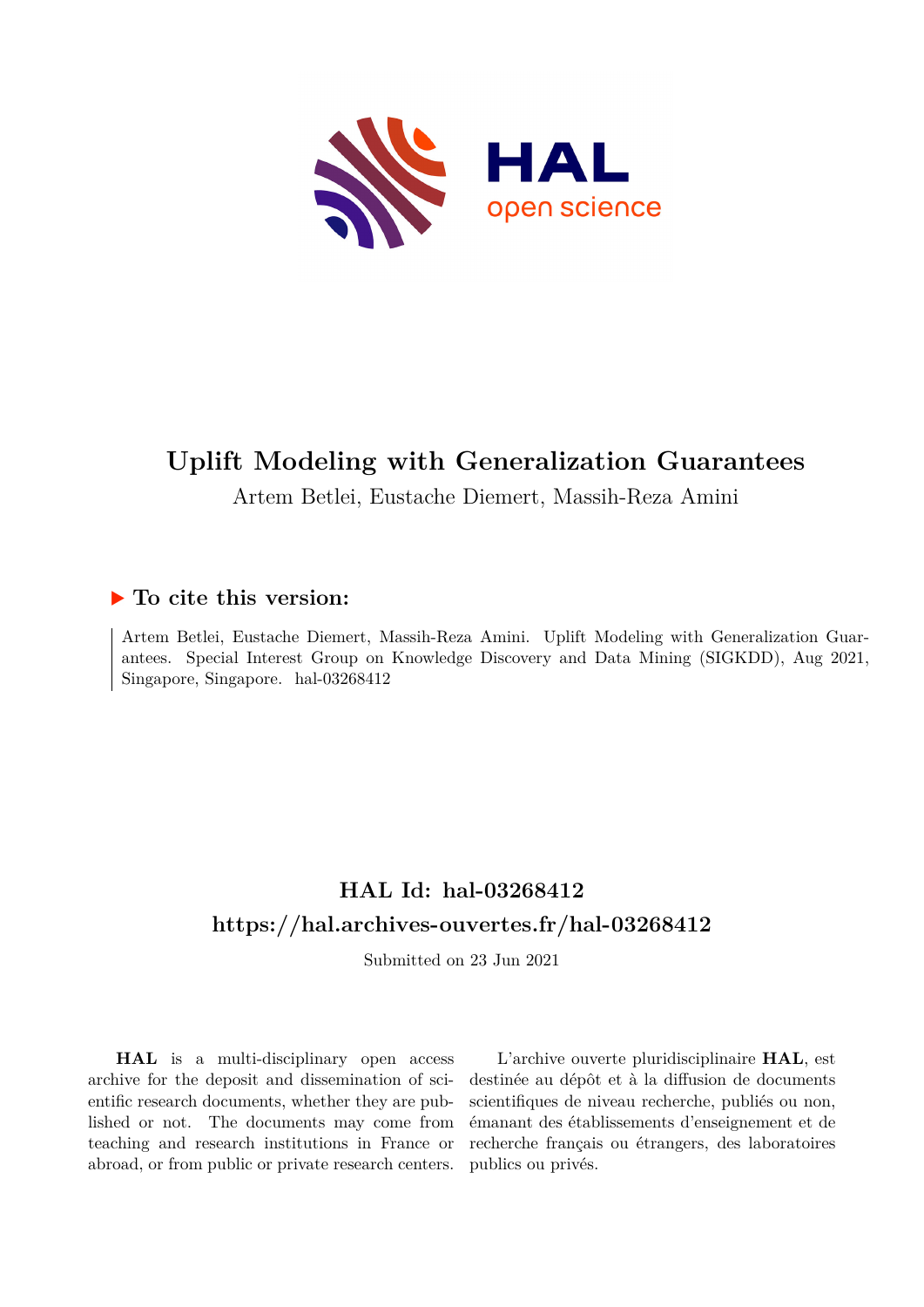# Uplift Modeling with Generalization Guarantees

Artem Betlei*<sup>∗</sup>,†* , Eustache Diemert*<sup>∗</sup>* , Massih-Reza Amini*† <sup>∗</sup>* Criteo AI Lab, *†* UGA/CNRS LIG Grenoble, France

#### **Abstract**

In this paper, we consider the task of ranking individuals based on the potential benefit of being "treated" (e.g. by a drug or exposure to recommendations or ads), referred to as Uplift Modeling in the literature. This application has gained a surge of interest in recent years and it is found in many applications such as personalized medicine, recommender systems or targeted advertising. In real life scenarios the capacity of models to rank individuals by potential benefit is measured by the Area Under the Uplift Curve (AUUC), a ranking metric related to the well known Area Under ROC Curve. In the case where the objective function, for learning model parameters, is different from AUUC, the capacity of the resulting system to generalize on AUUC is limited. To tackle this issue, we propose to learn a model that directly optimizes an upper bound on AUUC. To find such a model we first develop a generalization bound on AUUC and then derive from it a learning objective called AUUC-max, usable with linear and deep models. We empirically study the tightness of this generalization bound, its effectiveness for hyperparameters tuning and show the efficiency of the proposed learning objective compared to a wide range of competitive baselines on two classical uplift modeling benchmarks using real-world datasets.

## **1 Introduction**

In many applications there is a need to target actions to specific portions of a population so as to maximize a global utility. For instance, in personalized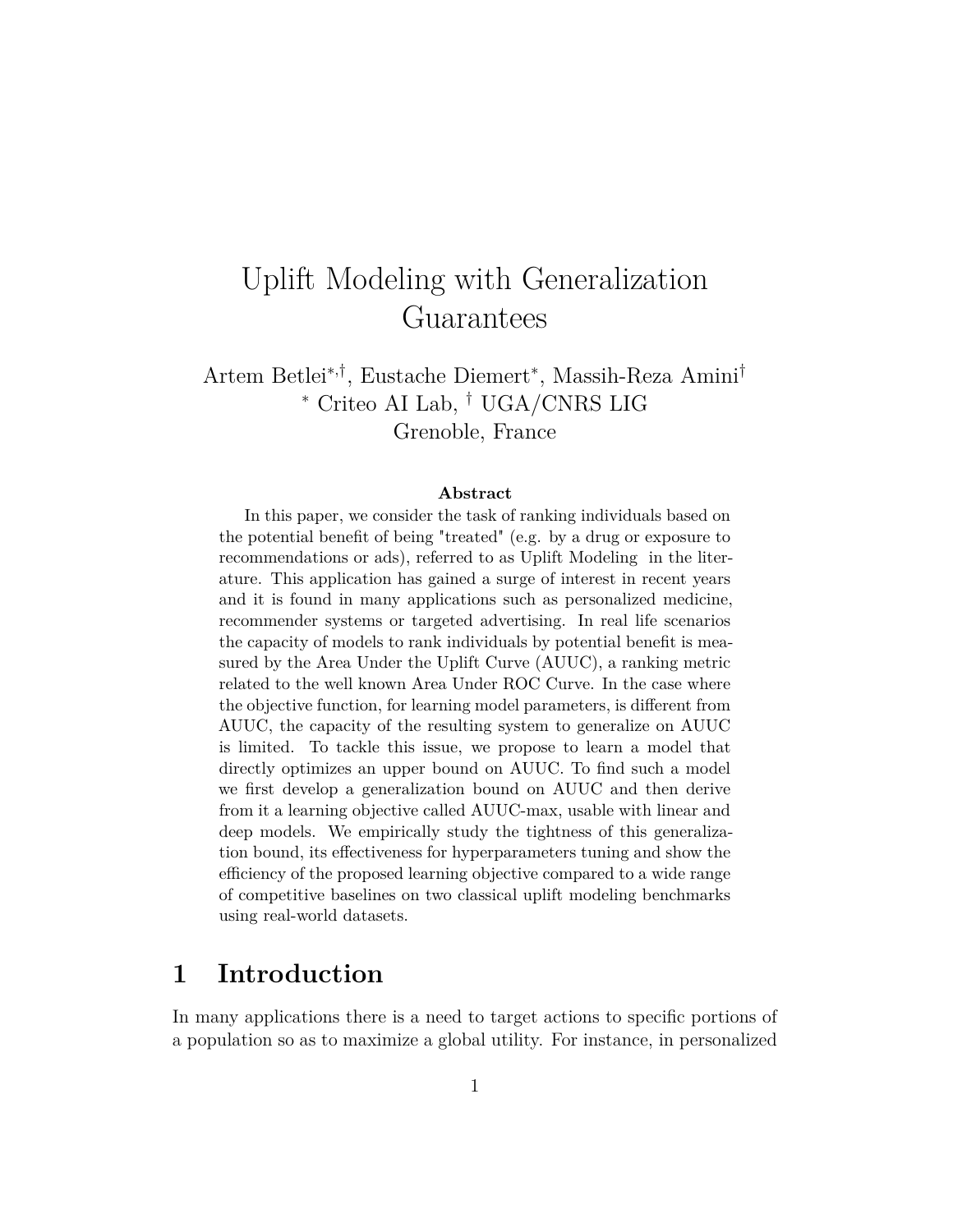medicine one is interested in prescribing a treatment only to patients for whom it would be beneficial [23].

Similarly in performance marketing, one would prefer to target advertisement budget towards potential customers that would be more likely to be persuadable to purchase [15]. The term *uplift* designates the expected outcome difference between treated and untreated individuals and is related to treatment effectiveness. Practitioners are interested in models that predict an individual uplift given some observable characteristics of the individuals. Such predictions would then be used to design future treatment policies, usually under some budget constraints.

Recent reviews of the Uplift Modeling literature [14, 52] illustrate how such problems arise in a wide range of economic activities (credit scoring [35], catalog mailing, customer retention [34], insurance [18]), medicine studies (bone marrow transplant, tamoxifen prescription, hepatitis [23] and breast cancer treatment [27]) and social sciences evaluations (job training programs [21], psychology [26] and student growth [5]).

**Illustrative example.** Fig. 1 illustrates a typical Uplift Modeling pipeline, where data are available from prior, randomized experiments. It could be a pilot study using a randomized control trial (RCT) with placebo for medicine or an  $A/B$  test for marketing (step 1). Then, different models predicting the individual uplift can be learned and evaluated (step 2). A popular metric to value the quality of a model is the Area Under the Uplift Curve (AUUC) [39]. This metric measures the cumulative uplift along individuals sorted by model predictions. A good model (with a high AUUC) scores higher those individuals for which the prediction is high (beneficial) compared to ones for which the prediction is low (neutral or even detrimental). Finally, practitioners use predictions to *rank* future instances and assign treatment to individuals with the highest scores (step 3) [14, 16].

For a new cohort of individuals is available, the predictions of the model will be then used to target treatment: highest scored individuals would be treated (green individuals in Figure 1) whilst the lowest scored ones would be excluded from treatment (blue individuals). This strategy is useful as soon as treatment effect is heterogeneous (i.e. depending on observable covariates). Note that the prediction value itself is not of interest here but rather the ranking induced by the predictions.

**The problem with pointwise uplift prediction.** Uplift Modeling calls for a ranking objective in order to choose the top most responsive individuals as it is implemented in the AUUC metric. In the state-of-the-art, a large part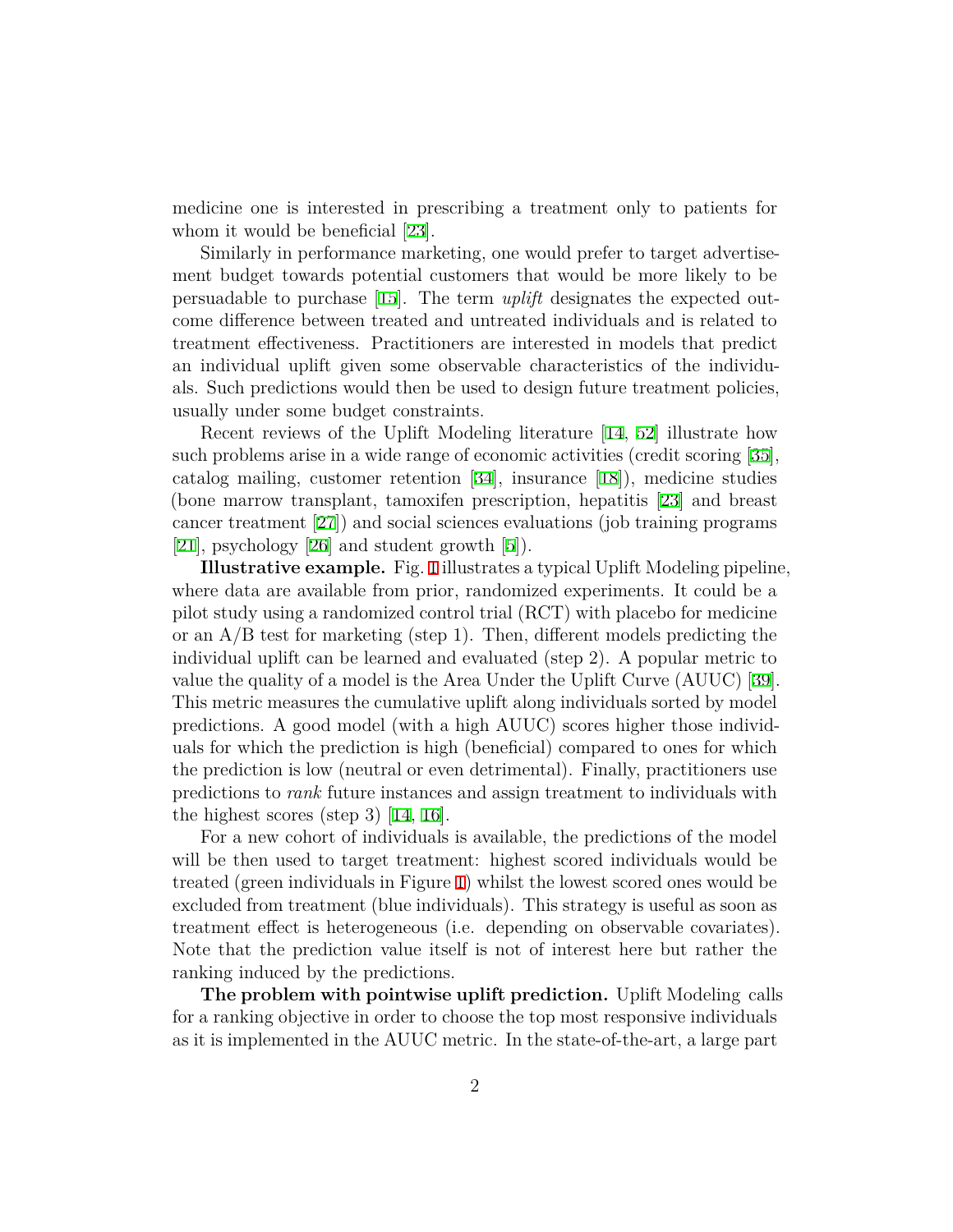

Figure 1: Typical Uplift Modeling pipeline schematized in three steps. Step 1 starts with a randomized control trial using an A/B test. Then Step 2 consists in learning and evaluating several uplift models and selecting the best performing one by AUUC on data gathered at Step 1. Finally at Step 3, the best uplift model is used to target treatment on the next cohort of individuals.

of uplift modeling techniques resort to pointwise prediction, which consists in predicting accurate assessments of observations' relevance by defining a pointwise learning objective, as a sum or average over individual samples in the dataset (overview in Section 2). However, two methods that perform equally at predicting scores may perform differently at predicting the ranking of samples.

This situation is also common in other tasks like classification where it has been shown that algorithms designed to minimize the error rate may not lead to the best possible Area Under the ROC Curve (AUC) as one may inadvertently degrade AUC whilst keeping a fixed error rate [12].

Moreover, the Empirical Risk Minimization (ERM) principle gives guarantees of generalization to unseen data *for the loss that is optimized*. Hence it cannot be summoned to obtain such guarantees if the pointwise loss and the metric of interest (i.e. AUUC) are not the same. Finally, the situation we describe happens in practice, as it can be observed in a simple experiment: when selecting model hyperparameters by loss one can have similar training losses that lead to very different AUUC (see Sec. 4). For these theoretical and empirical reasons we propose to learn an uplift model by optimizing a quantity that is a direct surrogate of the AUUC.

**Importance of generalization bounds.** Many studies in machine learning and data-mining now often incorporate generalization bounds in the design of learning algorithms [28]. These bounds are usually used for model selection or to analyze the model's generalization ability. Recent works in individual treatment effect estimation (see Section 2) and Uplift Modeling fields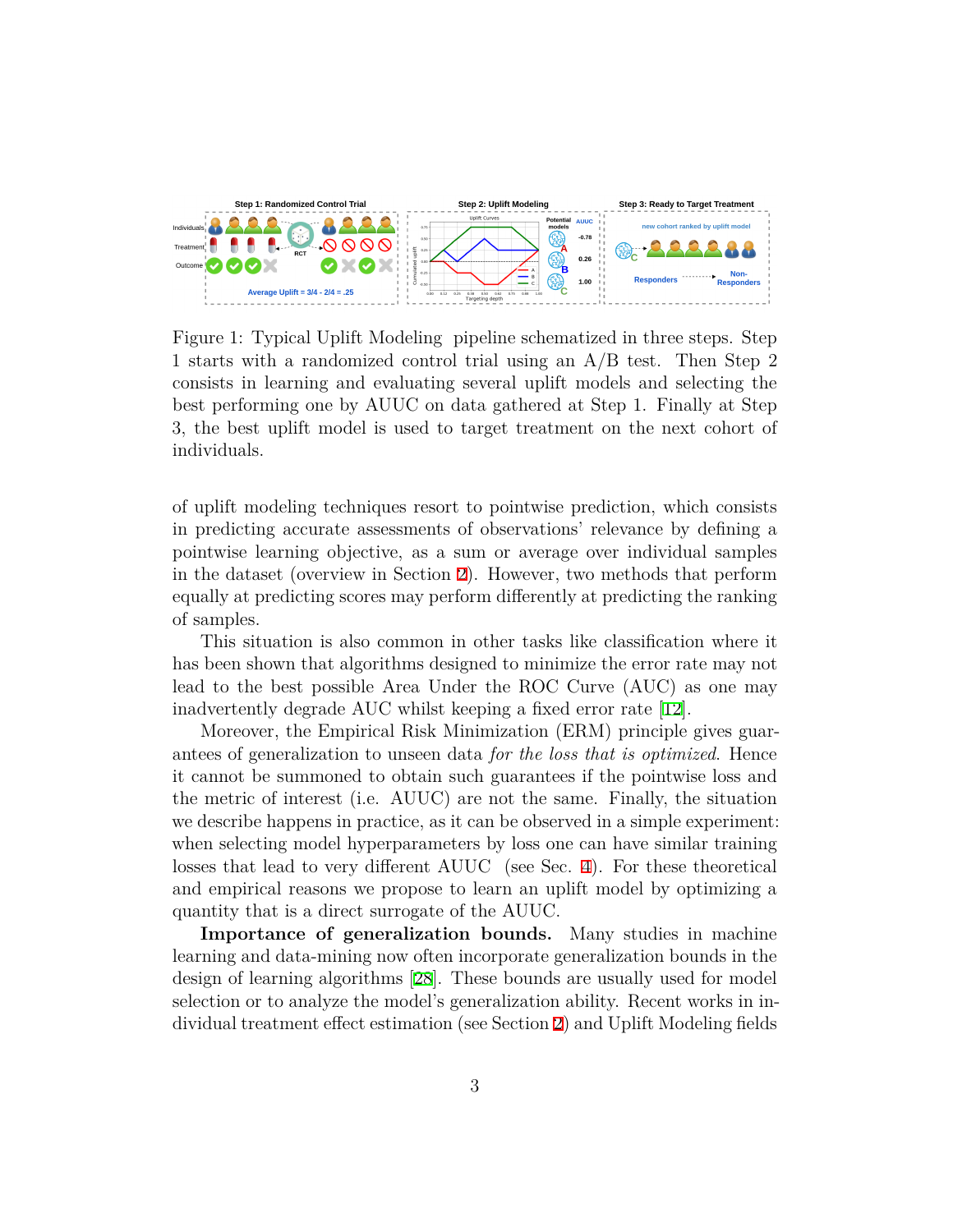propose to bound generalization error of Precision when estimating Heterogeneous Effect (PEHE) [42] and the deviation of a given pointwise estimator of the uplift with respect to a given loss function such as the least mean square error [49]. But as discussed above, these pointwise objective functions are not the most appropriate for AUUC.

**Our contributions.** Considering the crucial role of treatment targeting in many applications, the need for models that optimize the metric of interest directly and the advances in the technical tools needed to study generalization properties of ranking models, we form the following research agenda: *i*) study generalization bounds for AUUC, *ii*) derive a learning objective and *iii*) experiment the corresponding empirical performance compared to traditional methods. Our main contributions in that respect are summarized as follows.

- (*a*) In Section 3, we propose the first generalization bound for AUUC using data-dependent concentration inequalities on dependent variables.
- (*b*) In Section 3.3, we present a ranking based algorithm, referred to as AUUC-max, directly maximizing a lower bound of the generalization error of AUUC, usable with different models, and that is efficient for hyperparameters tuning.
- (*c*) Section 4 reports a thorough performance evaluation against a range of competitive baselines on two real-world datasets.

## **2 Background**

**Notations.** Let  $\mathcal{X} \in \mathbb{R}^d$ ,  $\mathbf{x} \in \mathcal{X}$  be a feature vector, and  $Y \in \{0,1\}$ be the outcome variable, indicating positive  $(y = 1)$  or negative  $(y = 0)$ outcome. Additionally, let the treatment variable  $G \in \{T, C\}$  denote whether an individual receives treatment  $(g = T)$  or not  $(g = C)$ . We assume a dataset from the RCT:  $(\mathbf{x}_i, y_i, g_i) \stackrel{\text{iid}}{\sim} P_{\mathcal{X}, Y, G}; \mathcal{X} \perp \!\!\! \perp G$ . We define then  $S_g =$  ${\bf x}_i, y_i, g\}_{i=1...n_g}$  as the particular subset of the training set *S* of size *N*, i.e.  $S = S_T \sqcup S_C$  and  $N = n_T + n_C$ . Also let  $\tilde{S}_g = {\mathbf{x}_i, 1 - y_i, g}_{i=1...n_g}$  be the version of subset with reverted labels. We define  $\bar{y}_g = \mathbb{E}[Y|G = g]$  and  $\lambda_g = \bar{y}_g(1 - \bar{y}_g)$  the treatment dependent conditional mean and variance of Bernoulli outcome. Finally, let  $\mathcal{F} = \{f : \mathcal{X} \to \mathbb{R}\}$  be the set of real-valued functions.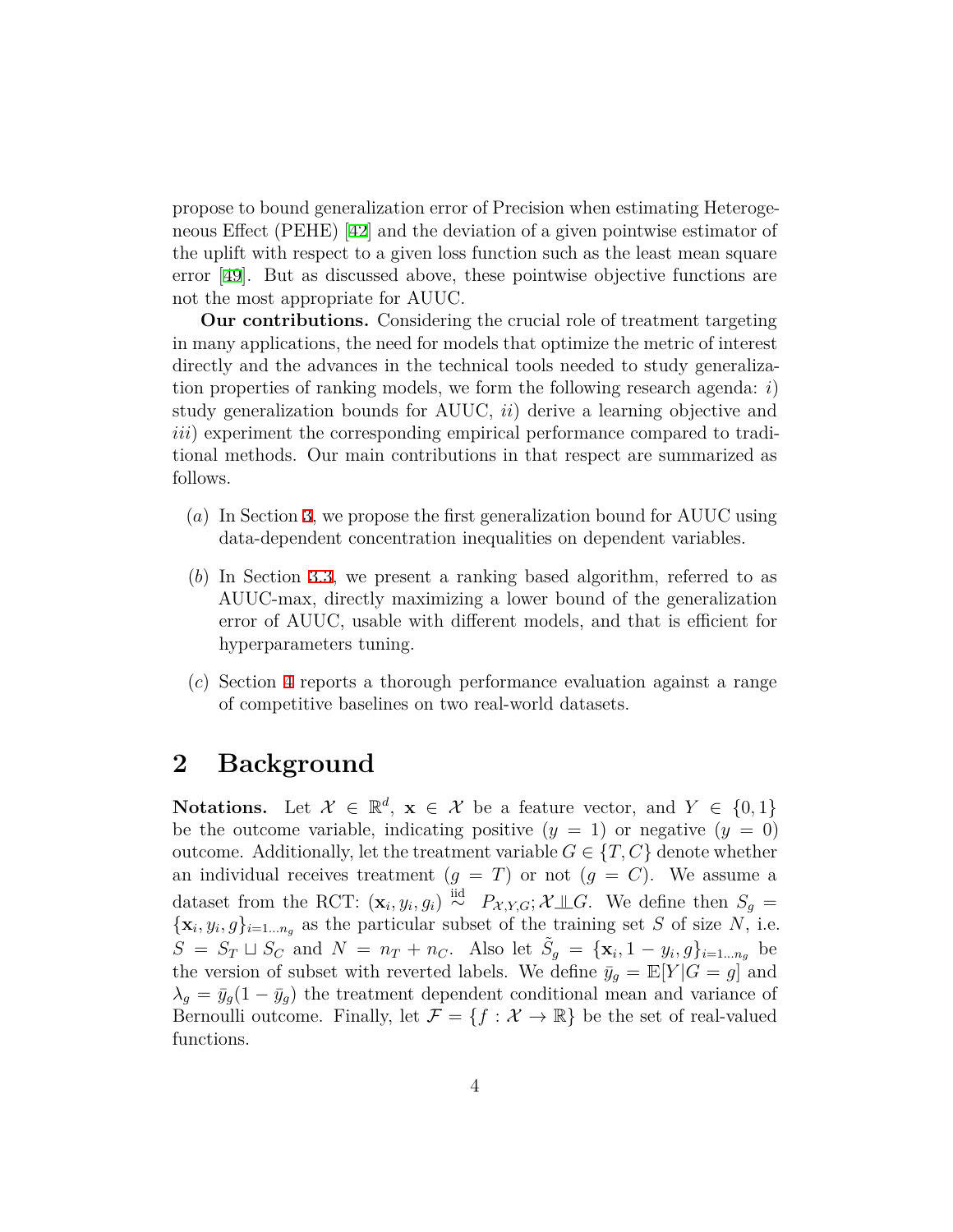**How to evaluate models?** We will review here the formal definition of AUUC along with basic concepts needed to frame the problem of maximizing AUUC. It is important to recall firstly that in Uplift Modeling one can never observe a given individual in both treated and untreated conditions which is also called *fundamental problem of causal inference*. Therefore metrics computing a difference to the true treatment effect can only work in a simulation setting, where it is possible to assign an individual to group T and C simultaneously and hence know both outcomes. A popular example of such a metric is Precision when Estimating Heterogeneous Effect (PEHE) [42]. However, in real-life scenarios when only one of the outcomes is observed, using Uplift Model *f* one can estimate cumulative uplift for group of *k* points as  $V(f, k)$ (see Def. 1). This idea underlies the *Area Under the Uplift Curve* (AUUC) [39] is the most popular method for evaluating Uplift Model in the literature. Intuitively, with a good model, the best scored individuals should yield a high prediction. An uplift curve can verify this property: it ranks individual samples according to *predicted* uplift (see the X-axis of Fig. 1) and cumulatively sum the *observed* uplift (in Y-axis). The AUUC is then the area under this curve. On Fig.  $1$  - middle picture, Uplift Model C is better than A or B as its area is greater, denoting that cumulated uplift is greater when individuals are ranked according to model C. AUUC is thus useful when *i*) all individuals could not be "treated" (e.g. because of limited budget) and *ii*) data comes from real-world (no simulation). Intuitively, AUUC penalizes heavily ranking errors on highest scored individuals, which is reasonable for settings where treatment would be administered only to highest predictions in future cohorts.

**Formalization of AUUC.** The Uplift Modeling literature yields multiple variants of uplift curves, with differences residing mainly in *i*) the way treatment imbalance is accounted for; and *ii*) whether treated and control groups are ranked separately or jointly. Readers can refer to Table 2 in [13] for a comprehensive picture of available alternatives. We chose the "separate, relative" uplift curve introduced in [13], their evaluations have concluded that this choice is robust to treatment imbalance and captures well the intended usage of Uplift Models to target future treatments. We give a self-contained formula in Def. 1, corresponding to (Eq. 10 and 16) of [13].

**Definition 1** (Area Under the Uplift Curve). Let  $f(S_T, \frac{p}{100}n_T)$  and  $f(S_C, \frac{p}{100}n_C)$ *be the first p percentages of*  $S_T$  *and*  $S_C$  *respectively when both ordered by prediction of model f.* The empirical AUUC of the model f on  $S_T$  and  $S_C$  is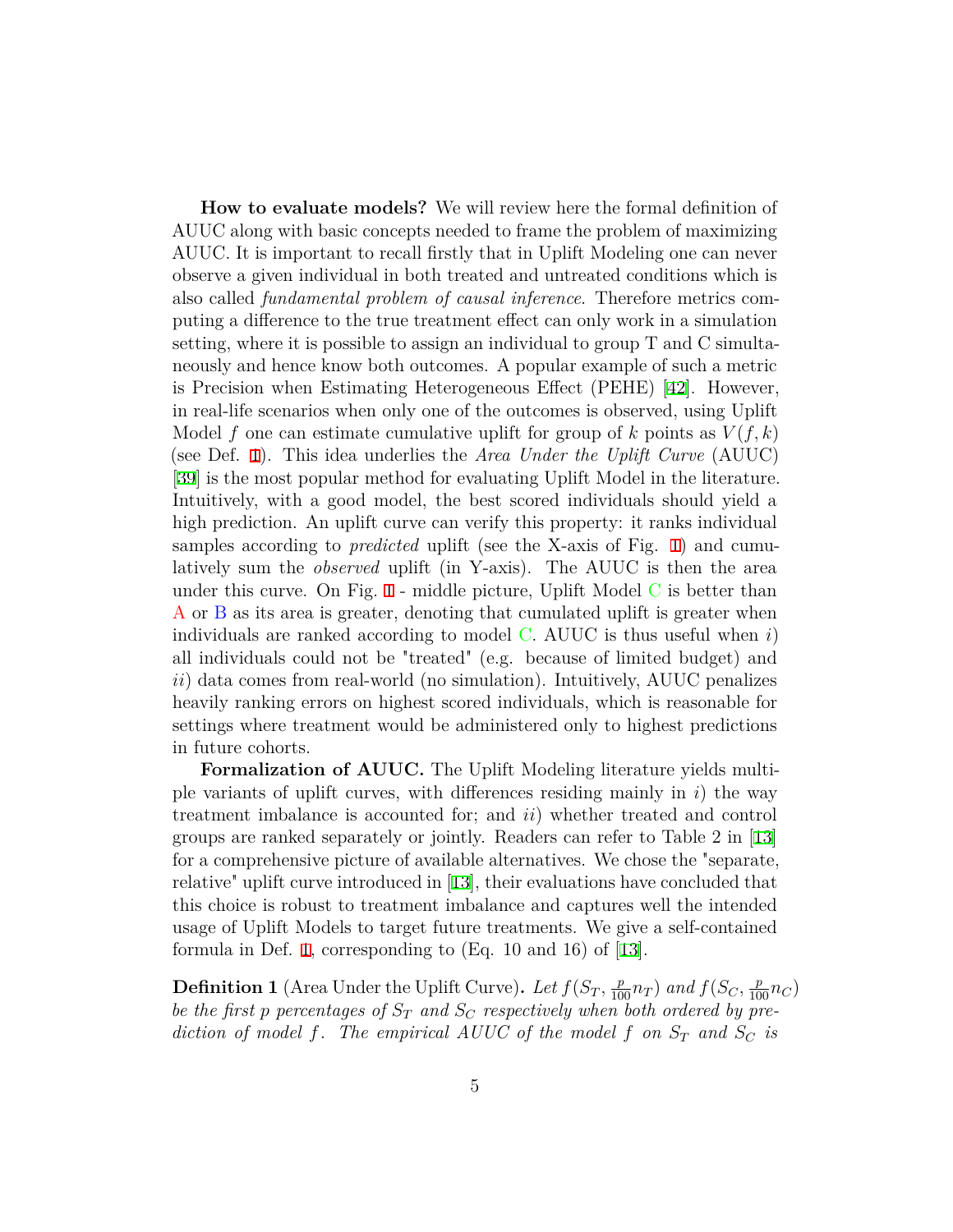*given by:*

$$
\widehat{AUUC}(f, S_T, S_C) = \int_0^1 V(f, x) dx \approx \sum_{p=1}^{100} V(f, \frac{p}{100})
$$

*where*

$$
V(f, \frac{p}{100}) = \frac{1}{n_T} \sum_{i \in f(S_T, \frac{p}{100}n_T)} y_i - \frac{1}{n_C} \sum_{j \in f(S_C, \frac{p}{100}n_C)} y_j
$$

**Basic models.** We now introduce popular uplift models to materialize the task. *Two Models (TM)* [19] is a trivial method to predict uplift. It uses two separate probabilistic models to predict outcome in treated or untreated conditions:

$$
u^{TM}(\mathbf{x}) = P(y = 1 | \mathbf{x}, g = T) - P(y = 1 | \mathbf{x}, g = C)
$$
 (1)

and any prediction model can be used for the estimation of posteriors (typically logistic regression). We notice that when the average response is low and/or noisy there is the risk for the difference of predictions to be very noisy too and lead to arbitrary ranking of individuals overall (see [36] for a detailed critic). This remark makes a general argument for using methods that combine knowledge of both parts of the dataset. Multi-task approaches, e.g. *Shared Data Representation* (*SDR*) have been proposed in [8] to overcome this problem and showed better empirical performance when the treatment is imbalanced. *Class Variable Transformation (CVT)* [23] combines binary treatment and outcome in order to use a single classification model. For this purpose a new label and predictor are defined:

$$
\begin{cases}\nZ = YG + (1 - Y)(1 - G) \\
u^{CVT}(\mathbf{x}) = 2P(z = 1|\mathbf{x}) - 1\n\end{cases}
$$
\n(2)

Similar label transformations could be traced back to Robinson [38] and extended to more general settings [32, 4]. Other related, productive lines of research have been *i*) the adaptation of split criteria of Decision Trees [36, 40, 43] for uplift prediction and; *ii*) deep representation learning approaches for the observational case that carefully match treated/control embedding distributions [42, 9, 29].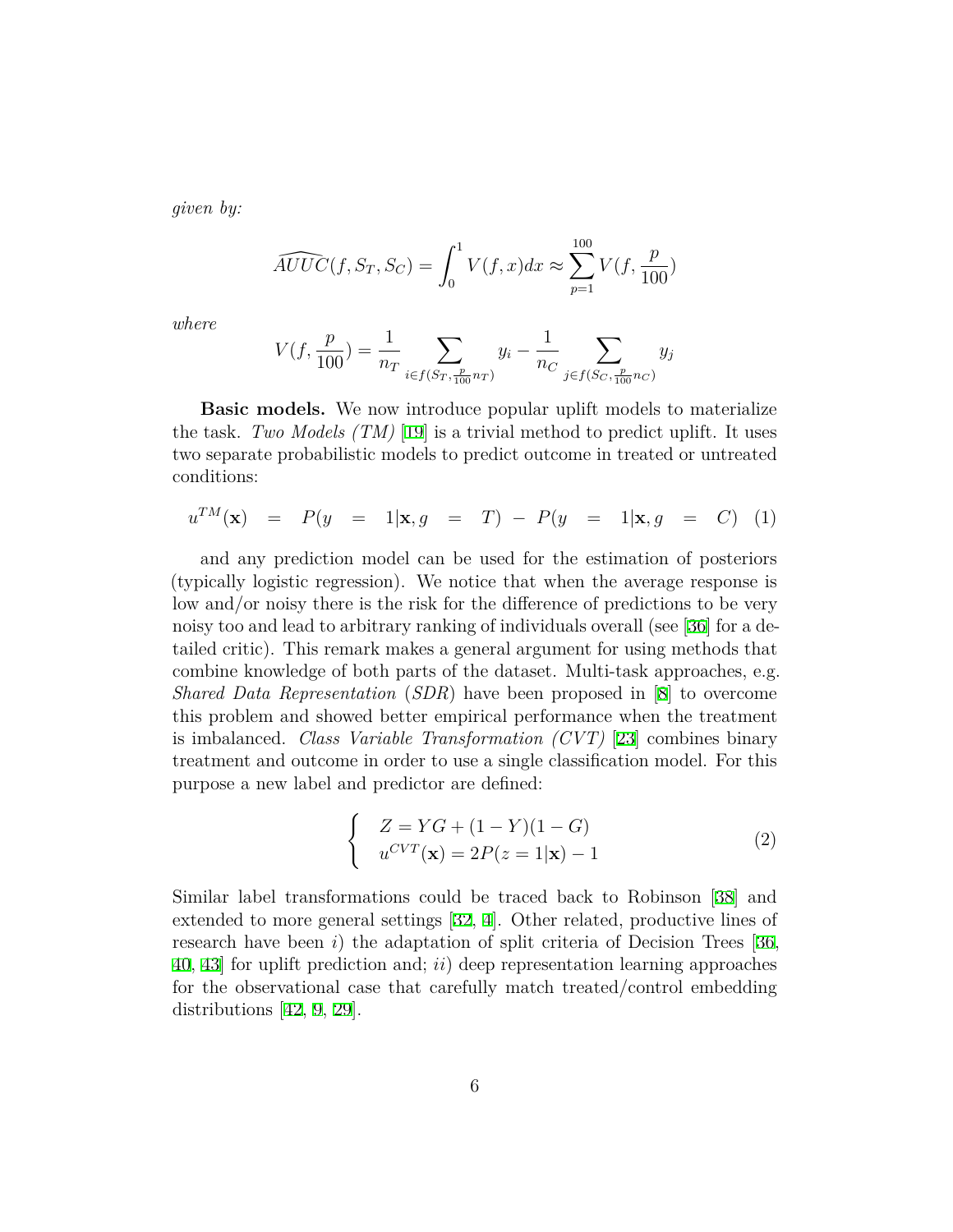**Relation with CATE.** In causal inference one is often interested in estimating the Individual Treatment Effect (ITE), which corresponds to the individual difference of *potential outcomes* in the Neyman-Rubin causal framework [41]. Such a quantity is not observable but plays an important theoretical role. An empiric counter-part is the Conditional Average Treatment Effect (CATE) which measures or predicts the expected difference in outcome (*Y* ) between being treated or not  $(T)$ , conditionally to observed co-variates  $(X)$ :  $CATE(x) = \mathbb{E}[Y|X=x, T=1] - \mathbb{E}[Y|X=x, T=0]$ . This quantity can be estimated from data and it is used to predict treatment benefits individually. Such predictions induce a natural ordering of individuals which in turn can be used to target future treatment to a portion of the population. In fact many usual Uplift Modeling methods learn the CATE and it is known that a perfect CATE model would maximize AUUC [49]. The interested reader can refer to [52] for a unified view of Uplift Modeling and CATE.

## **3 On the Generalization Bound of AUUC and Learning Objective**

In this section, we bound the difference between AUUC and its expectation and use this new bound to formulate a corresponding learning objective. For that purpose, we start by drawing a connection between AUUC and bipartite ranking risk (Section 3.1); and by means of Rademacher concentration inequalities build a generalization bound (Section 3.2). Then we define a principled optimization method with generalization guarantees for AUUC that leverages the bound as a robust learning objective (Section 3.3). Finally, we review related approaches and their merits as found in the literature (Section 3.4).

### **3.1 Connection between AUUC and Bipartite Ranking Risk**

From the connection between the Area under the ROC curve (AUC) and the bipartite ranking risk, we can show that AUUC is a weighted combination of ranking losses for the treatment and control responses. Formal version of the decomposition is provided in Proposition 1.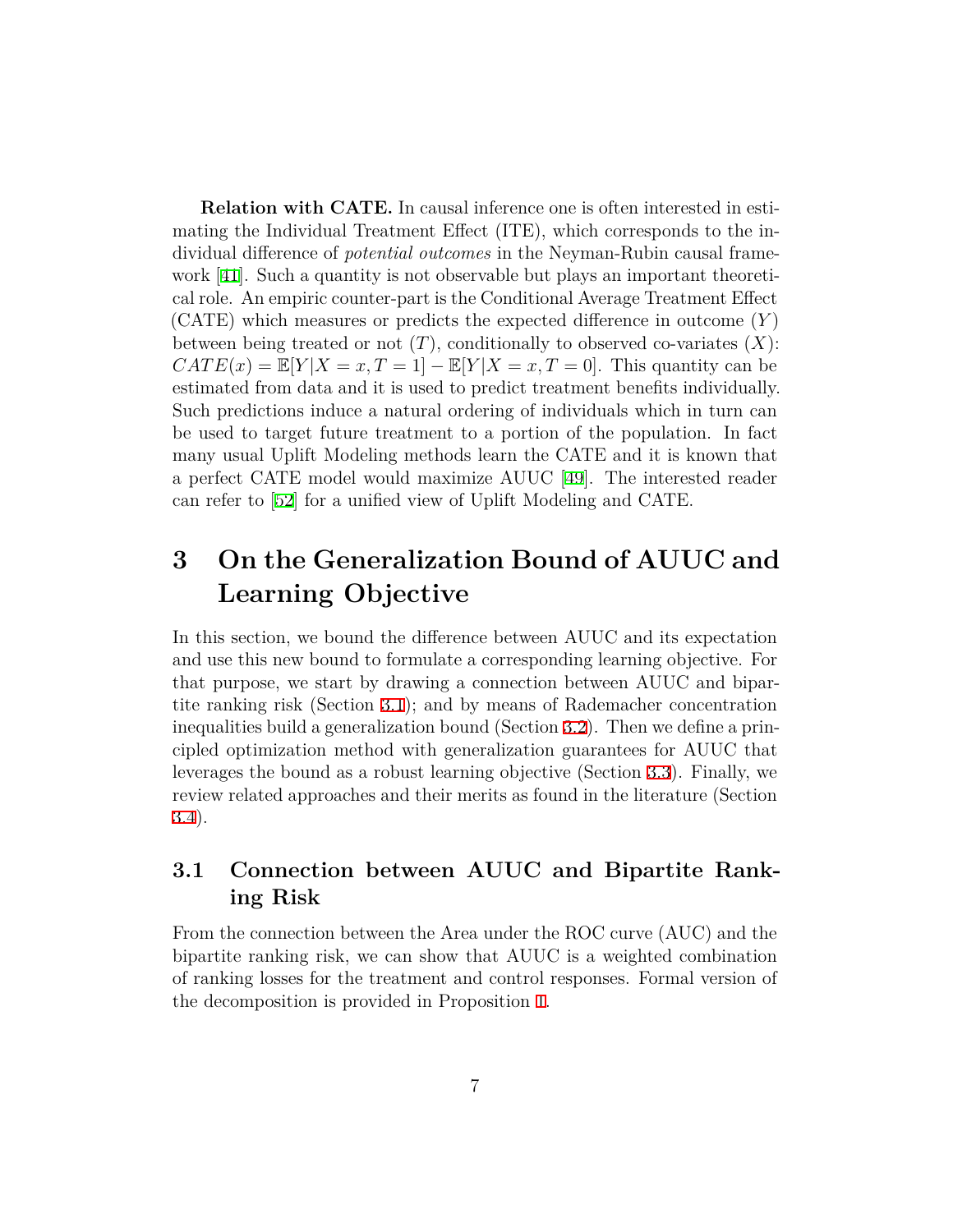**Proposition 1.** Let  $\widehat{AUC}(f, S_T, S_C)$  be the empirical area under uplift curve of the model f on the sets  $S_T$  and  $S_C$ ; and  $AUC(f) = \mathbb{E}_{S_T,S_C} \left[ \widehat{AUC}(f, S_T, S_C) \right]$ *be its expectation. Then*  $AUCC(f)$  *is related to ranking loss (Eq. 4) as:* 

$$
AUUC(f) = \gamma - \left(\lambda_T \mathbb{E}_{S_T}[\hat{R}(f, S_T)] + \lambda_C \mathbb{E}_{\tilde{S}_C}[\hat{R}(f, \tilde{S}_C)]\right)
$$
(3)

*where*

$$
\hat{R}(f, S_g) = \frac{1}{n_g^+ n_g^-} \sum_{(\mathbf{x}_i, +1) \in S_g} \sum_{(\mathbf{x}_j, 0) \in S_g} \mathbb{1}_{f(\mathbf{x}_i) \le f(\mathbf{x}_j)} \tag{4}
$$

*is the empirical bipartite ranking risk,*  $g \in \{T, C\}$ ,  $n_g^+, n_g^-$  are the amounts *of positives and negatives respectively in the set*  $S_g$  (*i.e.*  $n_g = n_g^+ + n_g^-$ ), and  $\gamma = \mathbb{E}_{S_T, S_C}[\bar{y}_T - \frac{(\bar{y}_T)^2}{2} - \frac{(\bar{y}_C)^2}{2}]$  $\frac{C}{2}$ ].

*Proof.* From Definition 1:

$$
\widehat{AUC}(f, S_T, S_C) = \int_0^1 V(f, x) dx
$$

[45, Eq. 13] allows us to express  $V(f, x)$  as a difference of *cumulative outcome rates*  $F_f^{S_T}(x)$  and  $F_f^{S_C}(x)$  (for the formal definition please refer to [45]) of collections  $S_T$  and  $S_C$  respectively, induced by model  $f$ :

$$
V(f, x) = F_f^{S_T}(x) - F_f^{S_C}(x)
$$

Hence,

$$
\widehat{AUUC}(f, S_T, S_C) = \int_0^1 V(f, x) dx = \int_0^1 \left( F_f^{S_T}(x) - F_f^{S_C}(x) \right) dx
$$

$$
= \int_0^1 F_f^{S_T}(x) dx - \int_0^1 F_f^{S_C}(x) dx \tag{5}
$$

By the mean while, we have from [45, Eq. 9] a connection between  $F_f^{\mathcal{D}}(x)$ and *Gini coefficient*  $Gini(f, \mathcal{D})$  - popular metric in binary classification indicated the ability of the model to discriminate between positive and negative classes and used frequently in credit scoring and direct marketing fields. So over the dataset *D* connection is:

$$
Gini(f, \mathcal{D}) = \frac{2\int_0^1 F_f^{\mathcal{D}}(x)dx - \bar{y}_{\mathcal{D}}}{\bar{y}_{\mathcal{D}}(1 - \bar{y}_{\mathcal{D}})}
$$
(6)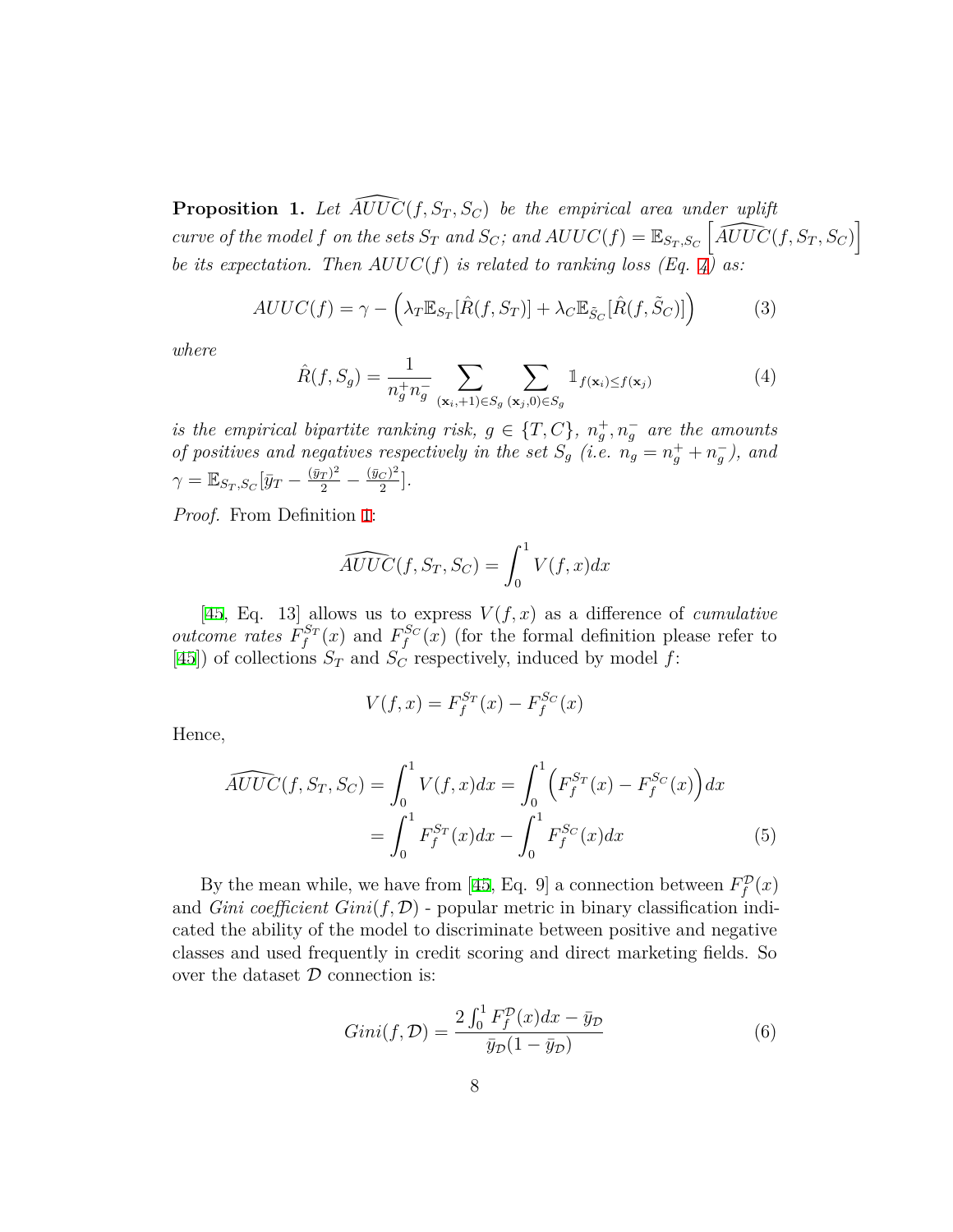where  $\bar{y}_{\mathcal{D}}$  is average outcome rate on  $\mathcal{D}$ . Note that the Gini coefficient is also related to the area under ROC curve as follows [46]:

$$
Gini(f, \mathcal{D}) = 2AUC(f, \mathcal{D}) - 1 \tag{7}
$$

From  $(6)$  and  $(7)$ , it then comes :

$$
\int_0^1 F_f^{\mathcal{D}}(x)dx = \bar{y}_{\mathcal{D}}(1 - \bar{y}_{\mathcal{D}}) \cdot AUC(f, \mathcal{D}) + \frac{(\bar{y}_{\mathcal{D}})^2}{2}
$$
(8)

From  $(5)$  and  $(8)$  it comes :

$$
\widehat{AUC}(f, S_T, S_C) = \bar{y}_T(1 - \bar{y}_T) \cdot AUC(f, S_T)
$$

$$
-\bar{y}_C(1 - \bar{y}_C) \cdot AUC(f, S_C) + \frac{(\bar{y}_T)^2}{2} - \frac{(\bar{y}_C)^2}{2}
$$

Now by reverting labels in  $S_C$ ; i.e.  $AUC(f, S_C) = (1 - AUC(f, \tilde{S}_C))$  we get

$$
\begin{aligned}\n\widetilde{A}UUC(f, S_T, S_C) &= \bar{y}_T(1 - \bar{y}_T)AUC(f, S_T) \\
&+ \bar{y}_C(1 - \bar{y}_C)\left(1 - AUC(f, \tilde{S}_C)\right) + \frac{(\bar{y}_T)^2}{2} - \frac{(\bar{y}_C)^2}{2} \\
&= \bar{y}_T(1 - \bar{y}_T) \cdot AUC(f, S_T) \\
&+ \bar{y}_C(1 - \bar{y}_C) \cdot AUC(f, \tilde{S}_C) + \frac{(\bar{y}_T)^2}{2} + \frac{(\bar{y}_C)^2}{2} - \bar{y}_C\n\end{aligned}
$$

Using the connection between AUC and the empirical ranking loss  $AUC(f, \mathcal{D}) =$  $1 - \hat{R}(f, \mathcal{D})$ , we have :

$$
\widehat{AUC}(f, S_T, S_C) = \bar{y}_T (1 - \bar{y}_T) \cdot \left(1 - \hat{R}(f, S_T)\right)
$$

$$
+ \bar{y}_C (1 - \bar{y}_C) \cdot \left(1 - \hat{R}(f, \tilde{S}_C)\right) + \frac{(\bar{y}_T)^2}{2} + \frac{(\bar{y}_C)^2}{2} - \bar{y}_C
$$

$$
= \hat{\gamma}_{S_T, S_C} - \left(\lambda_T \hat{R}(f, S_T) + \lambda^C \hat{R}(f, \tilde{S}_C)\right)
$$

where, for sake of notation, we use group *T* and group *C* instead of datasets  $S_T$  and  $S_C$  in the upper indices of  $\bar{y}$ ; and  $\lambda_T = \bar{y}_T(1 - \bar{y}_T), \lambda_C =$  $\bar{y}_C(1 - \bar{y}_C), \hat{\gamma}_{S_T, S_C} = \bar{y}_T - \frac{(\bar{y}_T)^2}{2} - \frac{(\bar{y}_C)^2}{2}$  $\frac{C}{2}$ .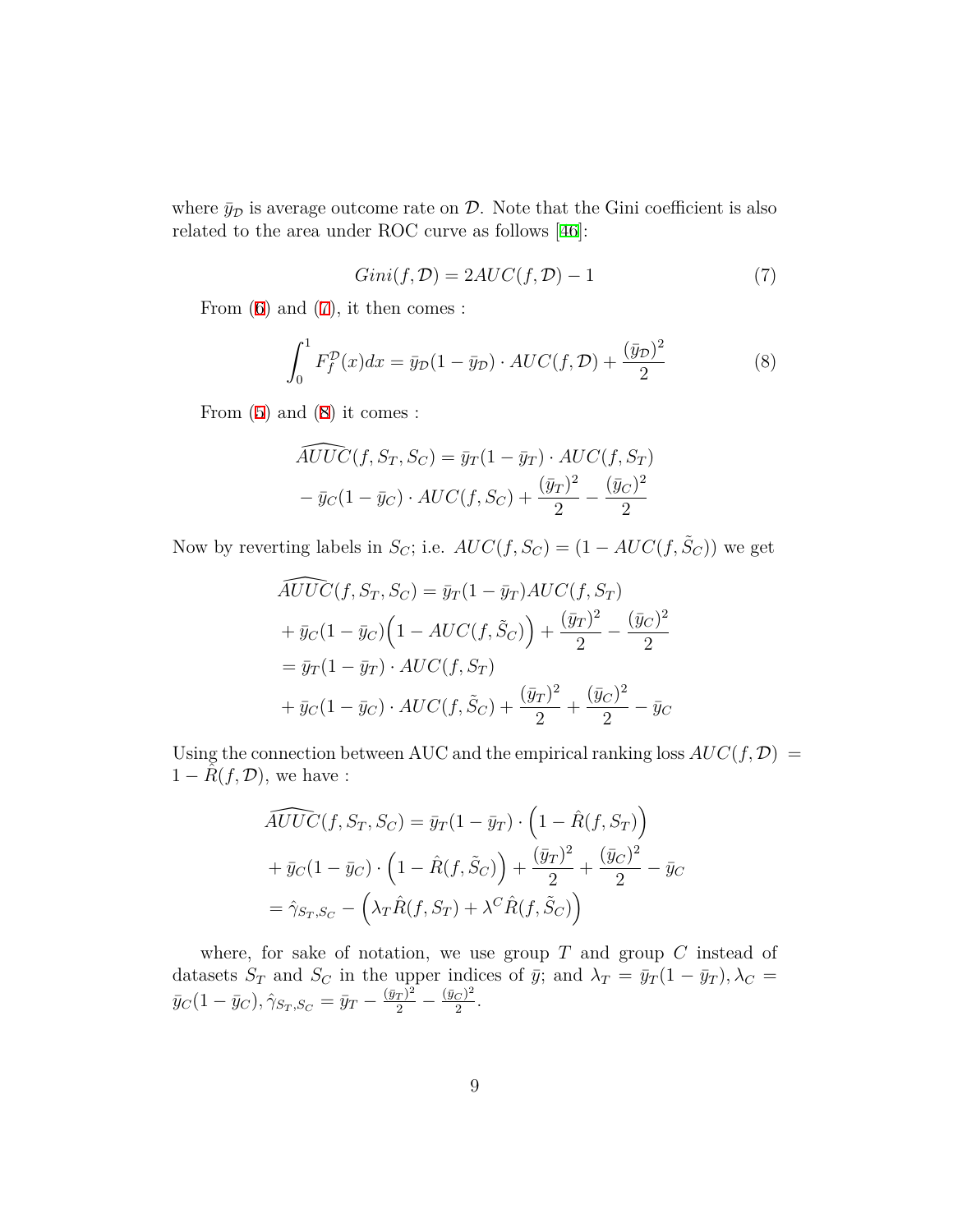By taking the expectations in both sides of equation we finally get :

$$
AUC(f) = \mathbb{E}_{S_T, S_C} \left[ \widehat{AUC}(f, S_T, S_C) \right]
$$
  
=  $\gamma - \left( \lambda_T \mathbb{E}_{S_T} [\hat{R}(f, S_T)] + \lambda^C \mathbb{E}_{\tilde{S}_C} [\hat{R}(f, \tilde{S}_C)] \right)$   
here,  $\gamma = \mathbb{E}_{S_T, S_C} [\hat{\gamma}_{S_T, S_C}].$ 

where,  $\gamma = \mathbb{E}_{S_T, S_C}[\hat{\gamma}_{S_T, S_C}].$ 

#### **3.2 Rademacher Generalization Bounds**

Let us now consider the minimization problems of the pairwise ranking losses over the treatment and the control subsets (Eq. 4), and the following dyadic transformation defined over each of the groups  $S_T$  and  $\tilde{S}_C$ :

$$
\mathcal{T}(S_g) = \{ (\mathbf{z} = (\mathbf{x}, \mathbf{x}'), \tilde{y}) \, | \, ((\mathbf{x}, y), (\mathbf{x}', y')) \in S_g \times S_g \land y \neq y' \}
$$
(9)

where,  $g \in \{T, C\}$ ,  $\tilde{y} = +1$  iff  $y = +1$  and  $y' = 0$  and  $\tilde{y} = -1$  otherwise. Here we suppose that  $\mathcal{T}(S_q)$  contains just one of the two pairs that can be formed by two examples of different classes. This transformation corresponds then to the set of  $n_g^+ n_g^-$  pairs of observations in  $S_g$  that are from different classes.

From this definition and the class of functions,  $H$ , defined as:

$$
\mathcal{H} = \{ h : \mathbf{z} = (\phi(\mathbf{x}), \phi(\mathbf{x}')) \mapsto f(\phi(\mathbf{x})) - f(\phi(\mathbf{x}')), f \in \mathcal{F} \},\qquad(10)
$$

where,  $\phi(\mathbf{x})$  is the feature representation associated to observation **x**. The empirical loss (Eq. 4) can then be rewritten as:

$$
\hat{R}(h,\mathcal{T}(S_g)) = \frac{1}{n_g^+ n_g^-} \sum_{(\mathbf{z},\tilde{y}) \in \mathcal{T}(S_g)} \mathbb{1}_{\tilde{y}h(\mathbf{z}) \le 0}.
$$
\n(11)

The loss defined in (Eq. 11) is equivalent to a binary classification error over the pairs of examples in  $\mathcal{T}(S_q)$ . With this equivalence, one may expect to use efficient generalization bounds developed in binary classification. However, (Eq. 11) is a sum over random dependent variables; as each training examples in  $S_q$  may be present in different pairs of examples in  $\mathcal{T}(S_q)$ , and the study of the consistency of the Empirical Risk Minimization principle cannot be carried out using classical tools; as the central i.i.d. assumption on which these tools are built on is transgressed. For this study, we consider  $\mathcal{T}(S_q)$  as a dependency graph of random variables on its nodes, and similar to [48], we decompose it using the *exact proper fractional cover* of the graph proposed by [22] and defined as: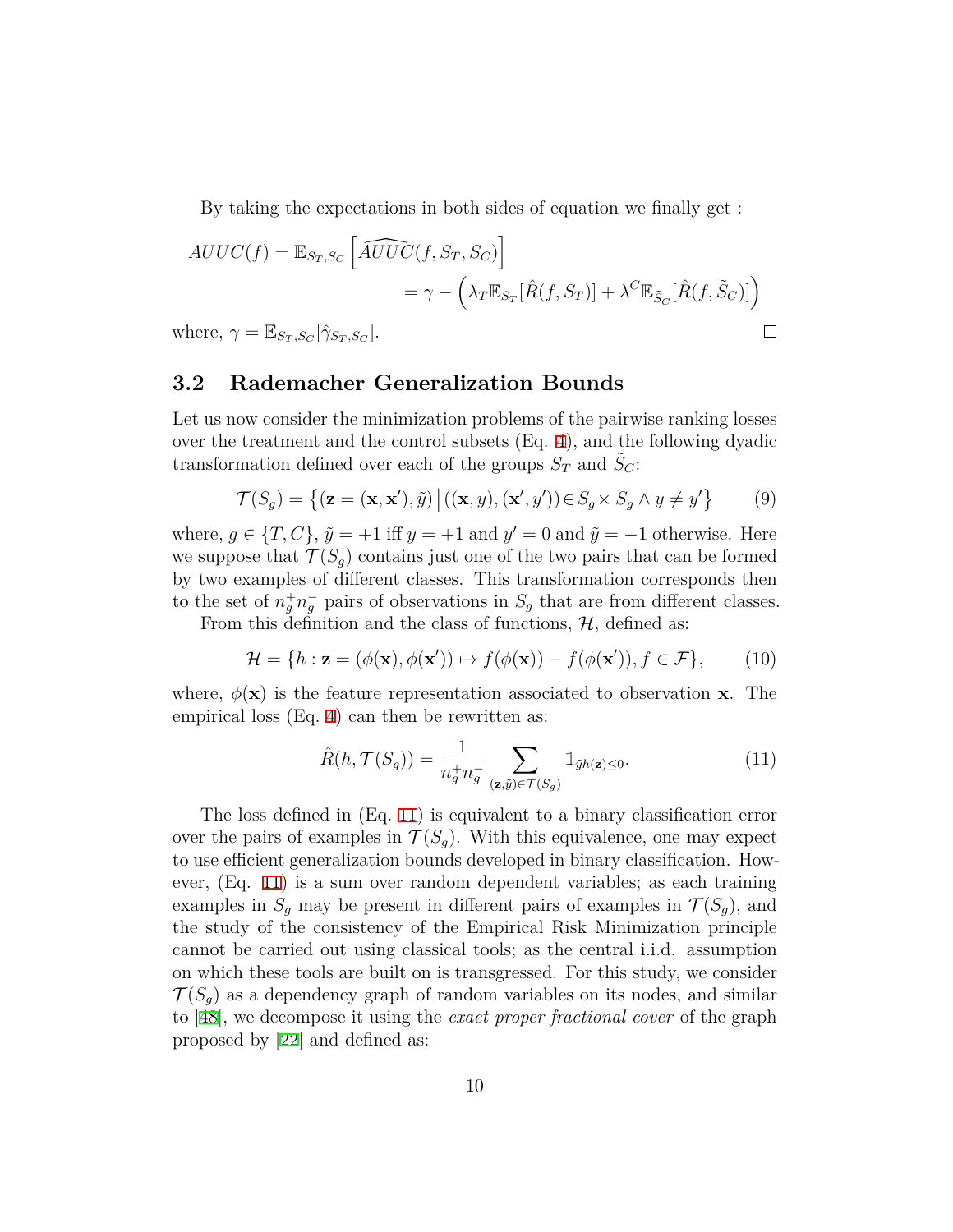**Definition 2.** Let  $\mathcal{G} = (V, E)$  be a graph.  $\mathcal{C} = \{(\mathcal{C}_j, \omega_j)\}_{j \in [J]},$  for some *positive integer J, with*  $C_i \subseteq V$  *and*  $\omega_i \in [0; 1]$  *is an exact proper fractional cover of G, if:*

- *1. it is* proper: *∀j, C<sup>j</sup> is an* independent set*, i.e., there is no connections between vertices in*  $C_j$ ;
- 2. *it is an* exact fractional cover *of*  $\mathcal{G}: \forall v \in V$ ,  $\sum_{j:v \in C_j} \omega_j = 1$ .

*The weight*  $W(C)$  *of*  $C$  *is given by:*  $W(C) = \sum_{j \in [J]} \omega_j$  *and the minimum weight*  $\chi^*(\mathcal{G}) = \min_{\mathcal{C} \in \mathcal{K}(\mathcal{G})} W(\mathcal{C})$  *over the set*  $\mathcal{K}(\mathcal{G})$  *of all exact proper fractional covers of*  $\mathcal G$  *is the* fractional chromatic number of  $\mathcal G$ *.* 

Here, the weight  $W(C)$  of *C* is given by  $W(C) = \sum_{k=1}^{J} \omega_k$  and the minimum weight, called the fractional chromatic number, and defined as  $\chi^*(\mathcal{G}) = \min_{\mathcal{C} \in \mathcal{K}(\mathcal{G})} W(\mathcal{C})$  corresponds to the smallest number of subsets containing independent variables. A trivial property that we rely on here is that for a dependency graph induced by a bipartite ranking problem we always have that  $\chi^*(\mathcal{G})$  is equal to the minimal chromatic number which in turn is simply the cardinality of the largest class:  $max(n_+, n_-)$ .

For the sake of clarity we show an example on Fig. 2, where a set of example  $S_g$  is composed of 2 positive  $(\mathbf{x}_1^+, \mathbf{x}_2^+)$  with output  $y = 1$ ) and 3 negative  $(\mathbf{x}'_1^-, \mathbf{x}'_2^-, \mathbf{x}'_3^-; y = 0)$  examples; the left part depicts all the possible pairs of examples over which the ranking loss is estimated; in the right, the corresponding set  $\mathcal{T}(S_q)$  and the induced dependency graph  $\mathcal G$  between pairs of examples (where edges denote statistical dependence between pairs in  $\mathcal{T}(S_q)$ ; the minimal coloring of G that are covers containing each independent pairs is, in this case, equal to the fractional chromatic number  $\chi^*(\mathcal{G})$ .

From the definition of covers  $\mathcal{C} = \{(\mathcal{C}_j, \omega_j\}_{j \in [J]} \text{ containing independent }$ pairs, it is possible to adapt complexity terms, proposed to estimate the capacity of function classes in the i.i.d. setting, to the interdependent case [48]. The resulting capacity measure is defined as the weighted sum of complexity terms, each defined with respect to an element of *C*. This capacity measure, denoted as fractional Rademacher complexity can be computed over the training set for a class of functions with bounded variance [37]; based on local Rademacher complexities [7] that have been found tight in practice. In this case, a strategy which consists in choosing a model with the best generalization error tends to select functions with small variance in their predictions and a small bounded complexity that is computable on a training set.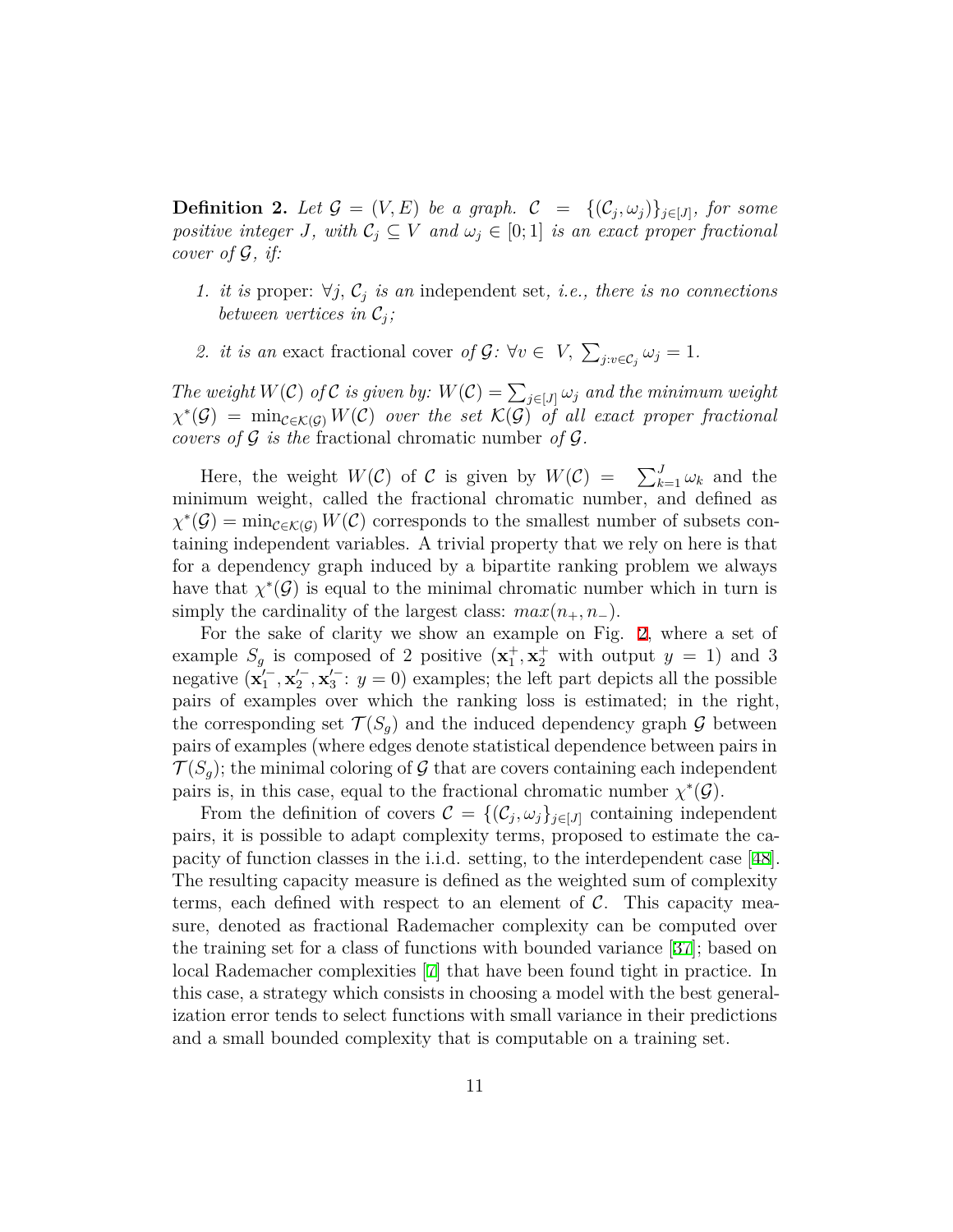

Figure 2: Dependency structure of a bipartite ranking problem composed of  $n_g^+ = 2$  positive and  $n_g^- = 3$  negative examples. (left: original data  $S_g$  and the composition of pairs shown in dashed; right: induced dependency graph *G*; edges indicate dependencies between pairs in  $\mathcal{T}(S_q)$ , colors show covers that contain independent pairs, in this case we have  $\chi^*(\mathcal{G}) = \max(n_g^+, n_g^-) = 3$ .

 $\bf{Definition 3.}$   $\bf{The \ Local \ Fractional \ Rademacher \ Complexity, \ \mathfrak{R}_{S_g}(\mathcal{F}_r), \ \ of$ *the class of functions with bounded variance*  $\mathcal{F}_r = \{f : \mathcal{X} \mapsto \mathbb{R} : \mathbb{V}f \leq r\}$  *over the dyadic transformation,*  $\mathcal{T}(S_g)$  *of size*  $n_g^+ n_g^-$ , *of the set*  $S_g$ *, is given by:* 

$$
\mathfrak{R}_{S_g}(\mathcal{F}_r) = \frac{1}{n_g^+ n_g^-} \mathbb{E}_{\sigma} \left[ \sum_{j \in [J]} \omega_j \mathbb{E}_{X_{C_j}} \left[ \sup_{f \in \mathcal{F}_r} \sum_{i \in C_j} \sigma_i f(\mathbf{x}_i) \right] \right]
$$
(12)

*with*  $\sigma = (\sigma_1, \ldots, \sigma_{n_g^+ n_g^-})$  *being*  $n_g^+ n_g^-$  *independent Rademacher variables verifying:*  $\mathbb{P}(\sigma_i = +1) = \mathbb{P}(\sigma_i = -1) = 1/2; \forall i \in \{1, \ldots, n_g^+ n_g^- \}.$ 

From these statements, we can now present the first data-dependent generalization lower bound for AUUC.

**Theorem 1.** Let  $S = {\mathbf{x}_i, y_i}_{i=1...m} \in (X \times Y)^m$  be a dataset of *m* exam*ples drawn i.i.d. according to a probability distribution*  $D$  *over*  $X \times Y$ *, and*  $\vec{c}$  *decomposable according to treatment*  $S_T$  *and reverted label control*  $\tilde{S}_C$  *subsets.* Let  $\mathcal{T}(S_T)$  and  $\mathcal{T}(\tilde{S}_C)$  be the corresponding transformed sets. Then for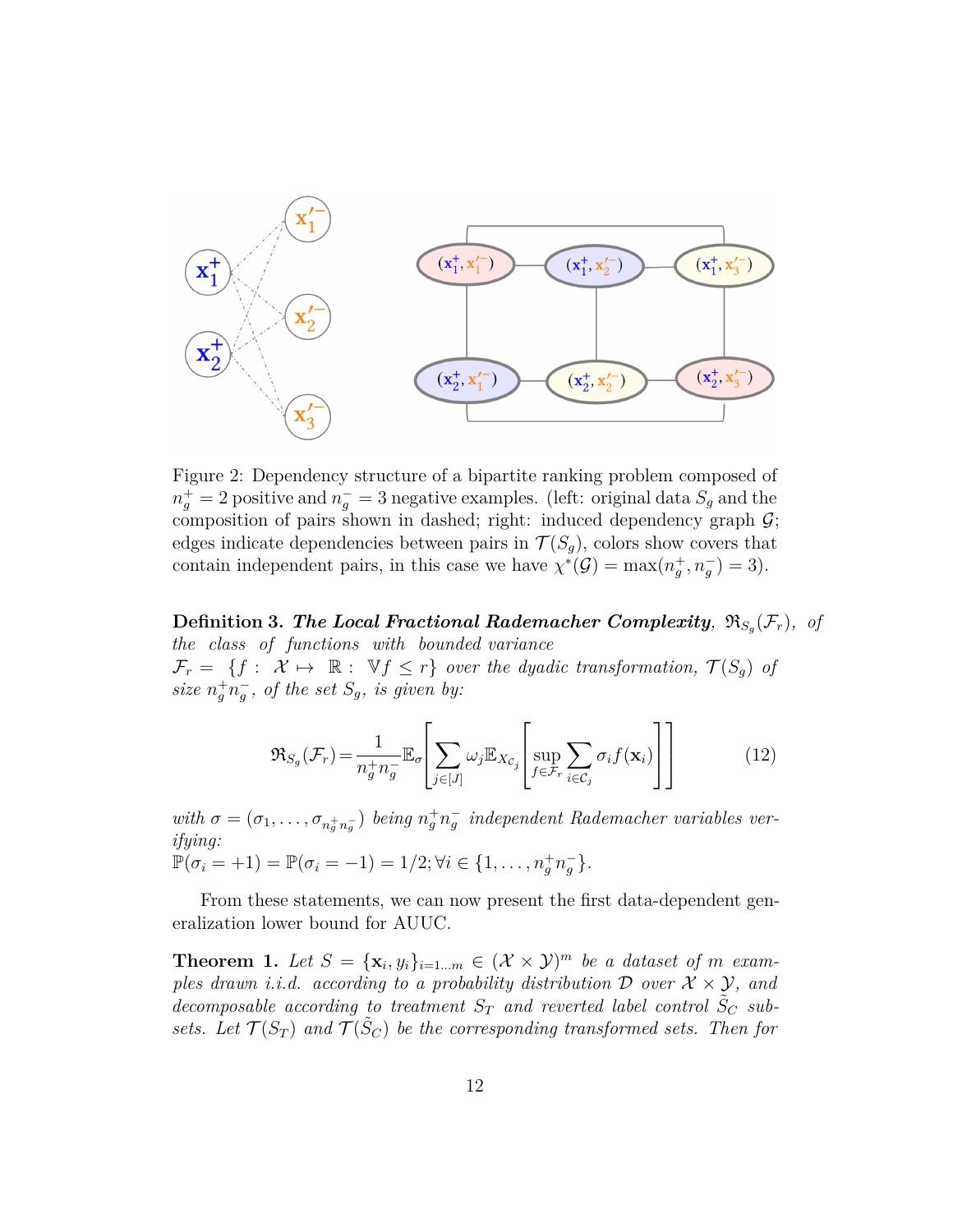*any*  $1 > \delta > 0$  *and*  $0/1$  *loss*  $\ell : \{-1, +1\} \times \mathbb{R} \to [0, 1]$ *, with probability at least*  $(1 - \delta)$  *the following lower bound holds for all*  $f \in \mathcal{F}_r$ *:* 

$$
AUC(f) \geq \gamma - \left(\lambda_T \hat{R}_{\ell}(f, S_T) + \lambda_C \hat{R}_{\ell}(f, \tilde{S}_C)\right) - \mathfrak{C}_{\delta}(\mathcal{F}_r, S_T, \tilde{S}_C) - \frac{25}{48} \left(\frac{\lambda_T}{n_T^+} + \frac{\lambda_C}{n_C^+}\right) \log \frac{2}{\delta}
$$

 $where, \ \mathfrak{C}_{\delta}(\mathcal{F}_r, S_T, \tilde{S}_C) = \lambda_T \mathfrak{R}_{S_T}(\mathcal{F}_r) + \lambda_C \mathfrak{R}_{\tilde{S}_C}(\mathcal{F}_r)$  $+\left(\frac{\frac{5}{2}\sqrt{\Re_{S_T}(\mathcal{F}_r)}+\frac{5}{4}\sqrt{2r}}{\sqrt{n_T^+}}\lambda_T+\frac{\frac{5}{2}\sqrt{\Re_{\tilde{S}_C}(\mathcal{F}_r)}+\frac{5}{4}\sqrt{2r}}{\sqrt{n_C^-}}\lambda_C\right)\sqrt{\log{\frac{2}{\delta}}} \text{ is defined with respect to lo-}$ *cal fractional Rademacher complexities of the class of functions F<sup>r</sup> estimated over the treatment and the control sets.*

*Proof.* From Proposition 1:

$$
AUUC(f) = \gamma - \left(\lambda_T \mathbb{E}_{S_T}[\hat{R}(f, S_T)] + \lambda_C \mathbb{E}_{\tilde{S}_C}[\hat{R}(f, \tilde{S}_C)]\right)
$$
(13)

From [37], we have the following upper bounds for each of the ranking losses hold with probability  $1 - \delta/2$ :

$$
\forall \mathcal{F}_r, \mathbb{E}_{S_T}[\hat{R}(f, S_T)] - \hat{R}(f, S_T) \le
$$

$$
\inf_{a_T > 0} \left( (1 + a_T) \Re_{S_T}(\mathcal{F}_r) + \frac{5}{4} \sqrt{\frac{2r \log \frac{2}{\delta}}{n_T^+}} + \frac{25}{16} \left( \frac{1}{3} + \frac{1}{a_T} \right) \frac{\log \frac{2}{\delta}}{n_T^+} \right)
$$

$$
\forall \mathcal{F}_r, \mathbb{E}_{\tilde{S}_C}[\hat{R}(f, \tilde{S}_C)] - \hat{R}(f, \tilde{S}_C) \le
$$
  

$$
\inf_{a_C > 0} \left( (1 + a_C)\Re_{\tilde{S}_C}(\mathcal{F}_r) + \frac{5}{4} \sqrt{\frac{2r \log \frac{2}{\delta}}{n_C^2}} + \frac{25}{16} \left( \frac{1}{3} + \frac{1}{a_C} \right) \frac{\log \frac{2}{\delta}}{n_C^2} \right)
$$

The infinimums of the upper-bounds are reached for respectively

$$
a_T = \frac{5}{4} \sqrt{\frac{\log \frac{2}{\delta}}{n_T^+ \mathfrak{R}_{S_T}(\mathcal{F}_r)}}, \quad a_C = \frac{5}{4} \sqrt{\frac{\log \frac{2}{\delta}}{n_C^- \mathfrak{R}_{\tilde{S}_C}(\mathcal{F}_r)}}
$$

By plugging back these values into the upper-bounds the result follows from the union bound.

 $\Box$ 

Note that the convergence rate of the bound is governed by least represented class in both treatment and reverted control subsets.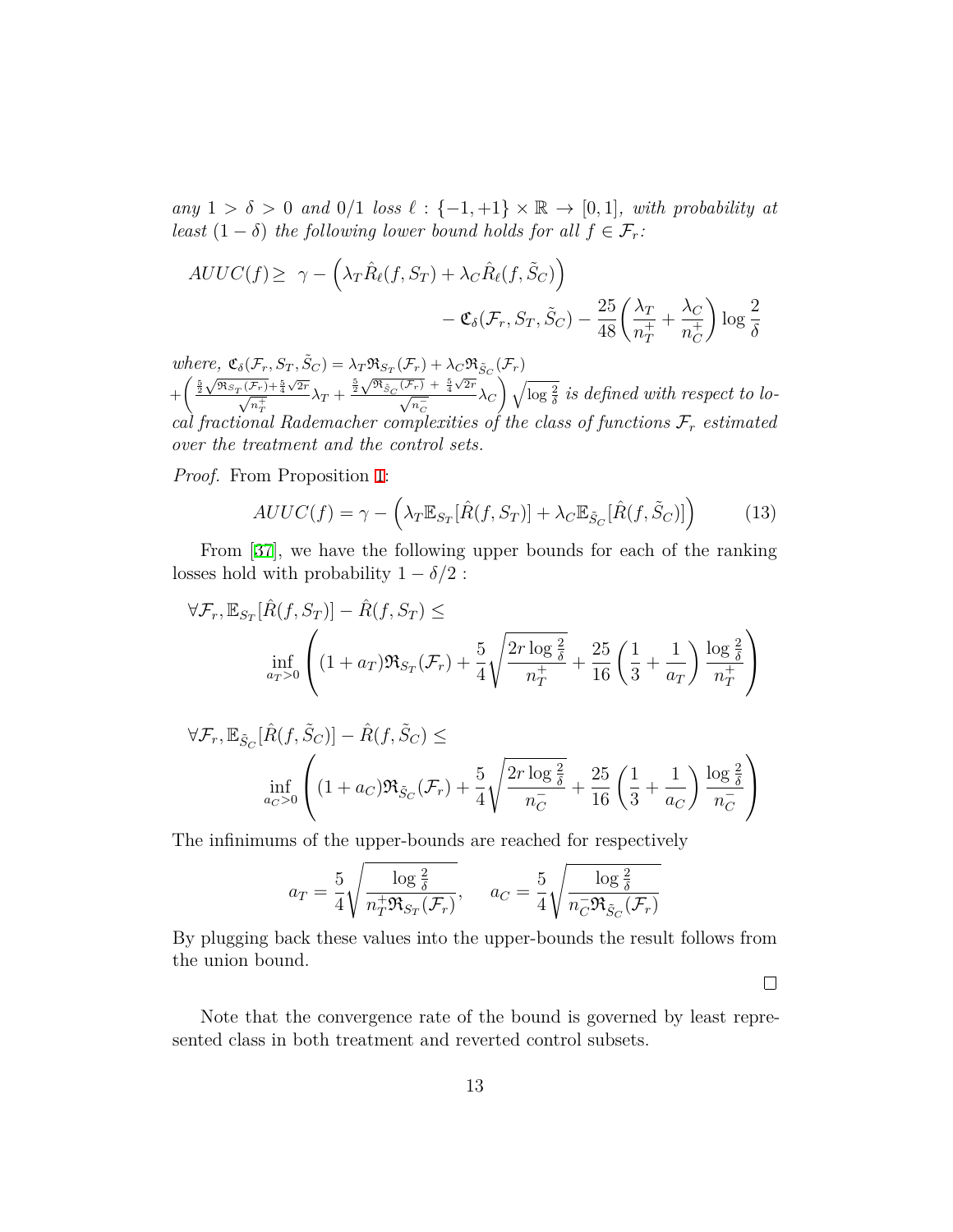#### **3.3 AUUC-max Learning Objective**

From Theorem 1, we can formulate an optimization problem for the expected value of AUUC as follows:

$$
\underset{\theta,r}{\operatorname{argmax}} \, AUUC(f) \equiv
$$
\n
$$
\underset{\theta,r}{\operatorname{argmin}} \left( \lambda_T \hat{R}(f_\theta, S_T) + \lambda_C \hat{R}(f_\theta, \tilde{S}_C) + \mathfrak{C}_{\delta}(\mathcal{F}_r, S_T, \tilde{S}_C) \right) \tag{14}
$$

where  $\theta$  are parameters of the model.

There are two remarks that we can make at this point. First, both terms  $\hat{R}(f_{\theta}, S_T)$  and  $\hat{R}(f_{\theta}, \tilde{S}_C)$  in (14) are defined over the instantaneous ranking loss  $\mathbb{1}_{\tilde{y}(f(\mathbf{x})-f(\mathbf{x}'))\leq 0}$  and in practice we need a differentiable surrogate over these losses so that the minimization problem can be solved using standard optimization techniques. Second, the local fractional Rademacher complexi- $\mathfrak{R}_{S_T}(\mathcal{F}_r)$  and  $\mathfrak{R}_{S_C}(\mathcal{F}_r)$  that appear in  $\mathfrak{C}_{\delta}(\mathcal{F}_r, S_T, \tilde{S}_C)$  should be estimated for some fixed class of functions  $\mathcal{F}_r$  with a well suited value of  $r$ .

For the first point, we propose to use differentiable surrogates of the instantaneous ranking loss, such as  $s_{log}(z) = \ln(1 + e^{-z}) / \ln(2)$  and  $s_{poly}(z) = (- (z - \mu))^p 1_{z \leq \mu}$ [50]. Note that  $s_{log}(z)$  upper-bounds the indicator function  $\mathbb{1}_{z\leq 0}$ . This is also the case for  $s_{poly}(z)$  with  $\mu = 1$  and  $p = 3$ .

For the second point, we propose to upper bound both local Rademacher complexities  $\mathfrak{R}_{S_T}(\mathcal{F}_r)$  and  $\mathfrak{R}_{S_C}(\mathcal{F}_r)$  following Proposition 2.

**Proposition 2.** Let  $S_g$  be a sample of size  $n_g$  with  $n_g^+$  samples with positive *labels and such that*  $\forall \mathbf{x} \in S_g \|\phi(\mathbf{x})\| \leq R$ *. Let*  $\mathcal{F}_r = \{\phi(\mathbf{x}) \mapsto \mathbf{w}^\top \phi(\mathbf{x})\}$ : *∥***w***∥ ≤* Λ; *f ∈ F* : V*f ≤ r}, be the class of linear functions with bounded variance and bounded norm over the weights. Then for any*  $1 > \delta > 0$ , the *empirical local fractional Rademacher complexity of*  $\mathcal{F}_r$  *over the set of pairs*  $\mathcal{T}(S_g)$  *of size*  $n_g^+ n_g^-$ , can be bounded with probability at least  $1 - \frac{\delta}{2}$  $rac{\delta}{2}$  by:

$$
\Re_{S_g}(\mathcal{F}_r) \le \sqrt{\frac{R^2 \Lambda^2}{n_g^+}} + \sqrt{\frac{\log \frac{2}{\delta}}{2n_g^+}}\tag{15}
$$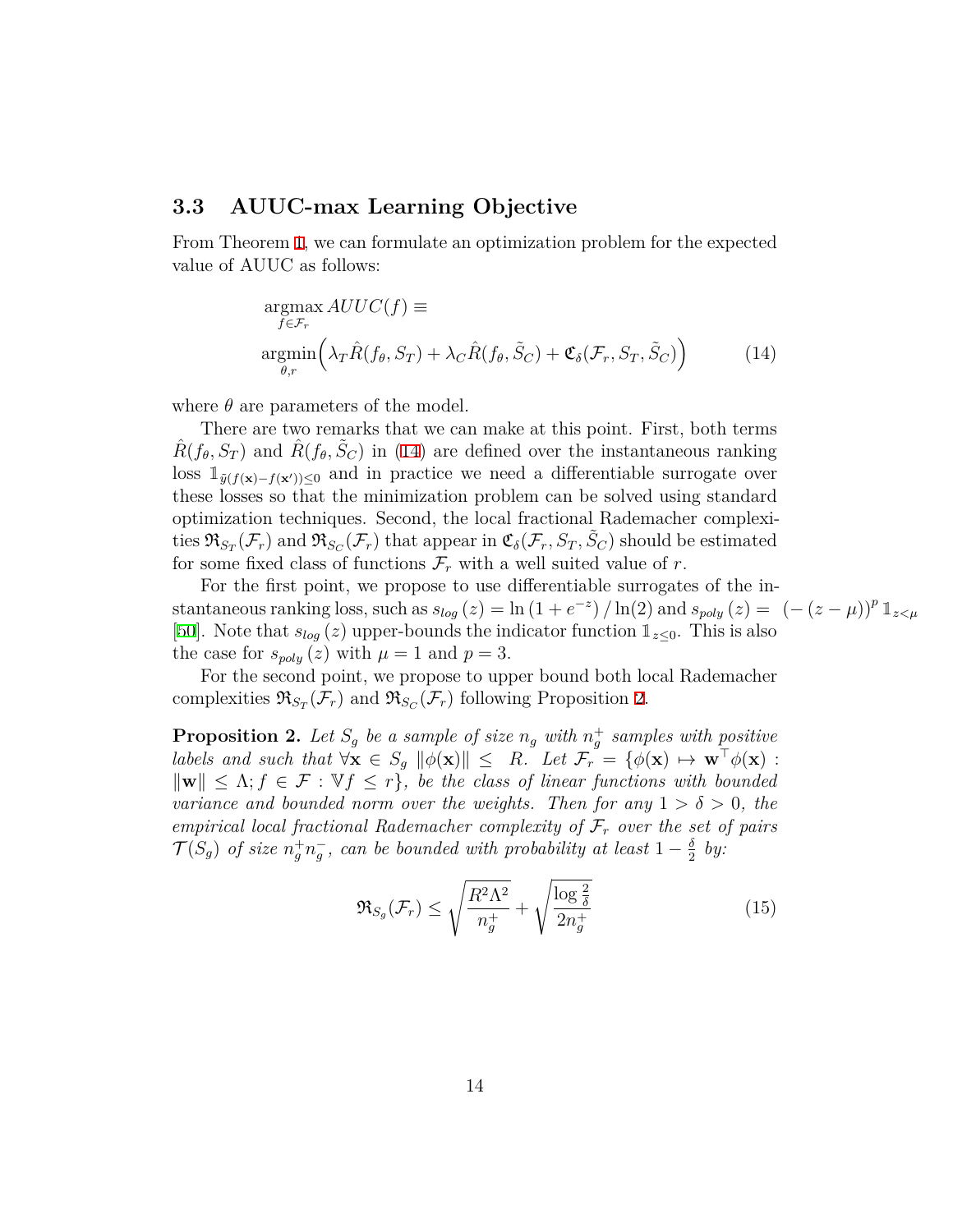*Proof.*

$$
\mathfrak{R}_{S_g}(\mathcal{F}_r) = \frac{1}{n_g^+ n_g^-} \sum_{j \in [J]} \mathbb{E}_{X_{C_j}} |\mathcal{C}_j| \left[ \frac{1}{|\mathcal{C}_j|} \mathbb{E}_{\sigma} \left[ \sup_{f \in \mathcal{F}_r} \sum_{i \in \mathcal{C}_j} \sigma_i f(\mathbf{x}_i) \right] \right]
$$
\n
$$
= \frac{1}{n_g^+ n_g^-} \sum_{j \in [J]} |\mathcal{C}_j| \underbrace{\mathbb{E}_{X_{C_j}} [\hat{\mathfrak{R}}_{C_j}(\mathcal{F}_r)]}_{\mathfrak{R}_{C_j}(\mathcal{F}_r)}
$$
\n
$$
\stackrel{\text{[31, Eq. 3.14]}}{\leq} \frac{1}{n_g^+ n_g^-} \sum_{k=1}^{n_g^-} n_g^+ \left( \hat{\mathfrak{R}}_{C_j}(\mathcal{F}_r) + \sqrt{\frac{\log_{\delta}^2}{2n_g^+}} \right)
$$
\n
$$
\stackrel{\text{[31, Th. 4.3]}}{\leq} \frac{1}{n_g^+ n_g^-} \sum_{k=1}^{n_g^-} n_g^+ \left( \sqrt{\frac{R^2 \Lambda^2}{n_g^+}} + \sqrt{\frac{\log_{\delta}^2}{2n_g^+}} \right) = \sqrt{\frac{R^2 \Lambda^2}{n_g^+}} + \sqrt{\frac{\log_{\delta}^2}{2n_g^+}}.
$$

Finally, we apply Cauchy-Swartz and Popoviciu's inequalities to bound the variance of any function  $f \in \mathcal{F}_r$ ,  $\forall f$ , by  $r = \Lambda^2 R^2$  (see appendix A). Noting that *R* is a constant depending on the set of feature representations we can transform the optimization problem in  $(\theta, r)$  in (Eq. 14) to a problem in  $(\mathbf{w}, \Lambda)$ . Furthermore, the constraint on the weights  $\Lambda$  can be considered in practice as a max-norm regularizer [44] and taken as a hyperparameter of the model.

 $\Box$ 

From these settings, and the definition of a given surrogate loss  $s : \mathbb{R} \rightarrow$  $\mathbb{R}_+$  over the instantaneous ranking loss, the version of the optimization problem (14) that we consider is given in (Eq. 16). In the following, we refer to the derived algorithm as AUUC-max. At the high level we decompose the optimization problem in  $(\mathbf{w}, \Lambda)$  of (Eq. 16) by choosing a grid of values for Λ and make use of the generalization guarantees of the bound to select the best model **w***<sup>∗</sup>* , that corresponds to the maximum lower bound value. Note that AUUC-max is working with both linear and deep models, as we derive (Eq. 16) using feature representations  $\phi(\mathbf{x})$ .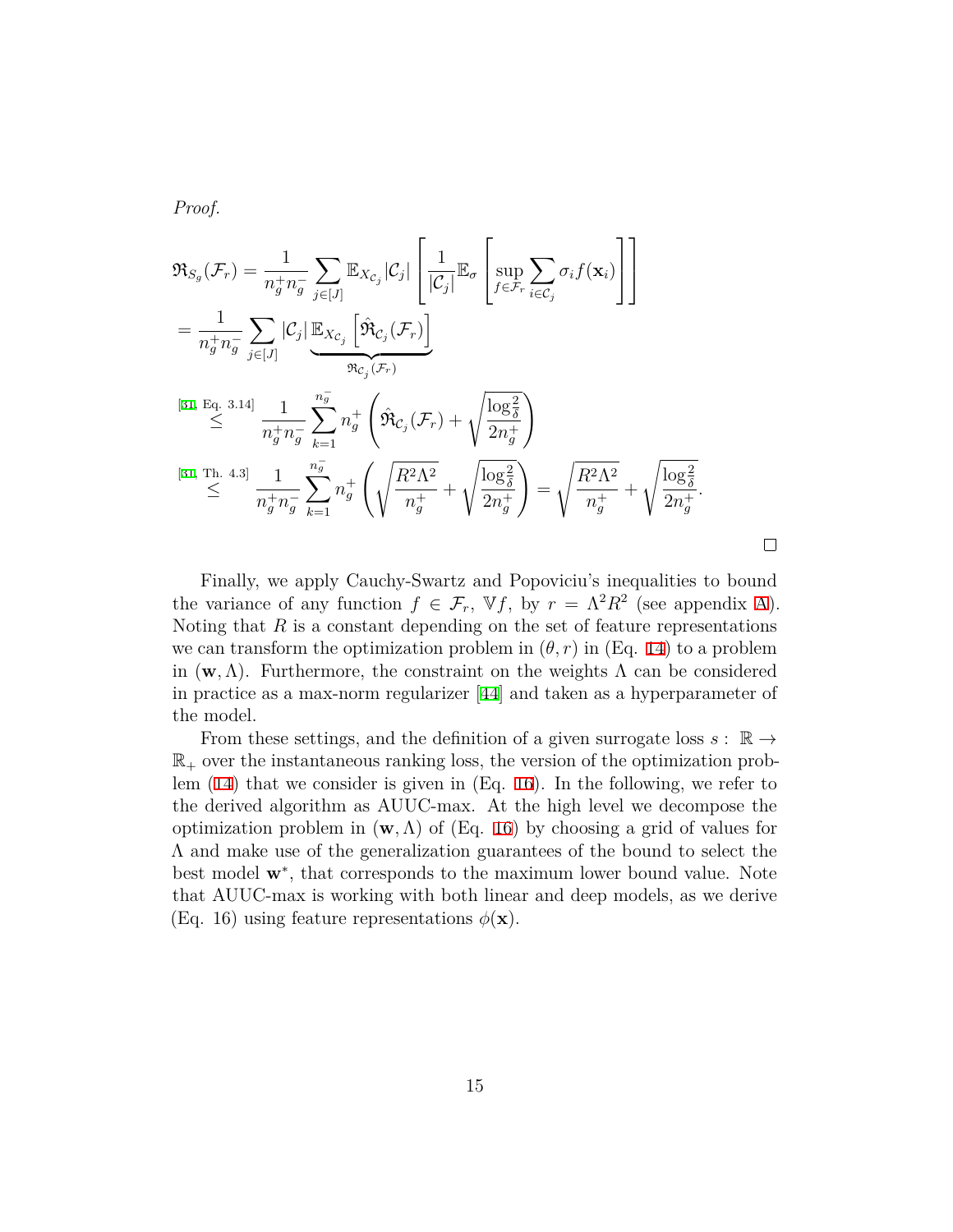AUUC-max optimization problem  
\n
$$
\min_{\mathbf{w}} \hat{\mathcal{L}}_{\mathbf{w}}(S_T, \tilde{S}_C) = \frac{1}{n_T^+ n_T^-} \sum_{\{\mathbf{x}_i, +1\} \in S_T\{\mathbf{x}_j, 0\} \in S_T} s(\mathbf{w}^\top \phi(\mathbf{x}_i) - \mathbf{w}^\top \phi(\mathbf{x}_j)) + \frac{1}{n_C^+ n_C^-} \sum_{\{\mathbf{x}_k, +1\} \in \tilde{S}_C\{\mathbf{x}_l, 0\} \in \tilde{S}_C} s(\mathbf{w}^\top \phi(\mathbf{x}_k) - \mathbf{w}^\top \phi(\mathbf{x}_l)) + \mathfrak{C}_{\delta}(\mathcal{F}_{\Lambda^2 R^2}, S_T, \tilde{S}_C)
$$
\nsubject to 
$$
\|\mathbf{w}\| \leq \Lambda
$$
\n(16)

Theoretically, a joint or alternate optimization over (**w***,*Λ) is also possible. Interestingly, a small grid of  $\Lambda$ s is sufficient in practice to obtain competitive performance (see Section 4).

Note that the usual practice for Uplift Models (see Fig. 1) is to iterate over hyperparameters grids (e.g. for optimization and regularization) and select the best model by estimating the mean empirical AUUC over a *k*-fold cross-validation: this implies an inner "for" loop in place of our lower bound computation and consequently additional calculations.

### **3.4 Related Works**

In this section, we review some related works that address the problems of AUUC maximization and the generalization study of uplift and CATE .

**SVM for Differential Prediction** [27] proposes to maximize AUUC directly by expressing it as a weighted sum of two AUCs and maximizing it using a Support Vector Machine method. Our work bears similarity to their seminal work by borrowing the idea of decomposing AUUC into a weighted sum of AUCs. We further propose to optimize differentiable surrogates of the objective in the case of imbalanced treatment, and provide an algorithm allowing to maximize AUUC using linear or deep models with generalization guarantees as well as an efficient hyperparameter tuning procedure.

**Promoted Cumulative Gain** [13] draw a list-wise learning to rank formulation of AUUC and use the LambdaMART [10] algorithm to optimize it, alleviating the need for derivable surrogates at the price of more complex models.

**Representation learning for CATE prediction.** Important work has been published recently using a broad family of methods to perform CATE prediction: TARNet, CFRNet [42], CRN [9], CEVAE [29], BNN [24],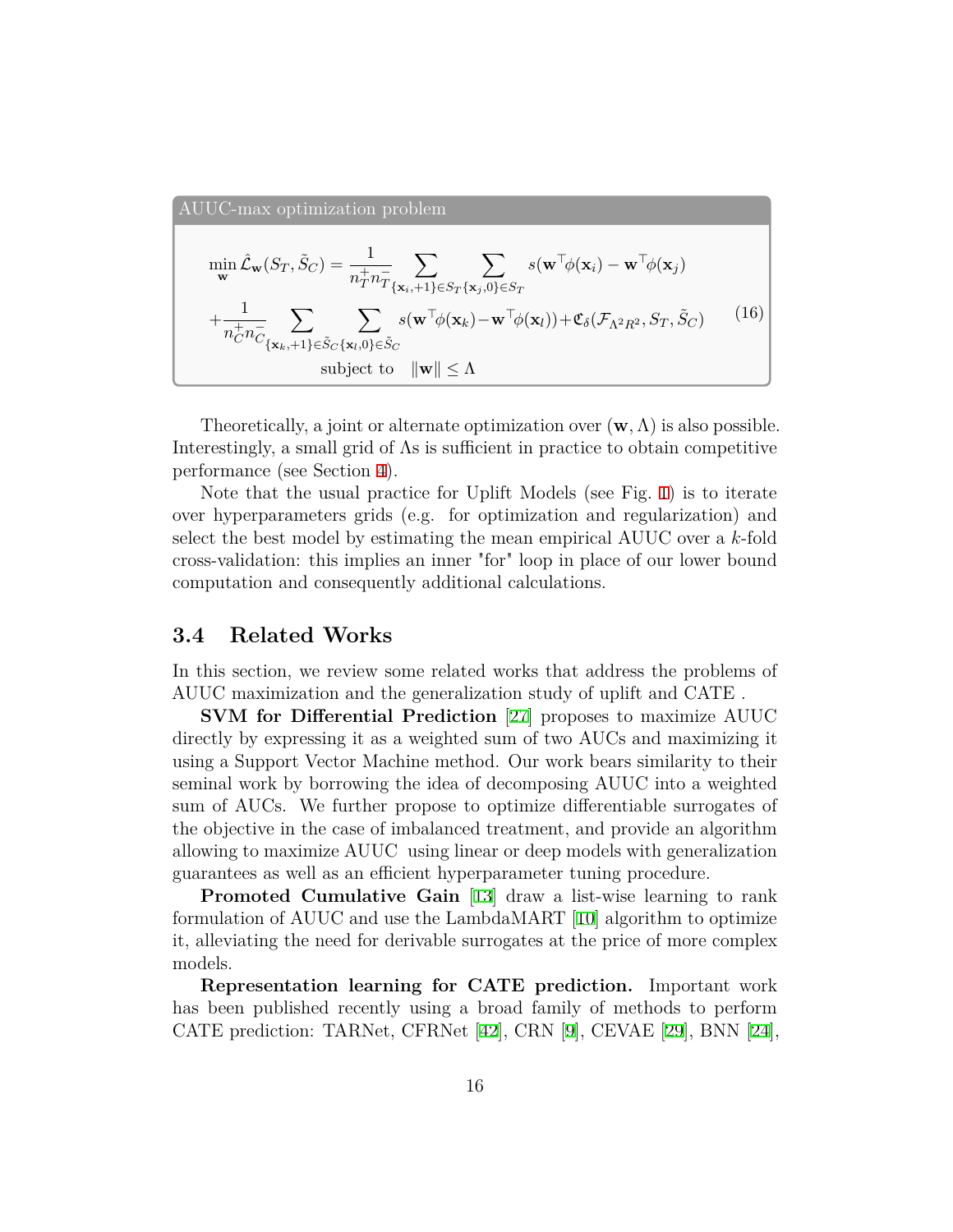GANITE [51], DeepMatch [25]. Most of the methods are designed for observational data and revolve around ways to lessen the covariate shift between  $P_{X|G=1}$  and  $P_{X|G=0}$  due to treatment selection bias. However, several approaches (TARNet, GANITE) perform well also in randomized case. TAR-Net represents deep architecture where group-dependent sets of layers (for groups T and C) follow the shared set of layers (for all data). GANITE is a variant of generative adversarial network that consists of two blocks: counterfactual block imputes counterfactual outcome, then ITE block learn distribution of ITE having access to both factual and counterfactual outcomes. Nevertheless, all of these methods aim to estimate CATE and not focus on finding optimal ranking.

**Generalization bounds.** The work of [42] provide a bound for the PEHE metric (so usable for simulation settings) and pioneered the use of generalization bounds for CATE . More closely to our work, [49] proposed a generalization bound for uplift prediction. However, the main differences with our approach is that the upper-bound of AUUC proposed in [49] is a MSE-like proxy that is applicable in the case where the variables *Y* and *G* are never observed together whereas we bound AUUC directly without such hypothesis. Further, the definition of the proxy objective proposed in [49] assumes that samples are i.i.d., whilst in our study the equivalence between the ranking objective (4) and the classification error over the pairs of examples (11) gives rise to the consideration of dependent samples that calls for specific concentration inequalities, namely *local fractional* Rademacher theory, that ensures fast convergence rates [7]. Finally, from an optimization side the approach developed in [49] leads to a mini-max optimization problem, that is avoided in AUUC-max by using the "revert label in control" trick.

## **4 Experimental Results**

We conducted an number of experiments aimed at evaluating the merits of pairwise ranking and the proposed approach for AUUC maximization.

**Experimental Setting**. We use two open, real-life datasets. *Hillstrom* [20] contains results of an e-mail campaign for an Internet retailer. Treatment (receiving women's merchandise e-mails) is balanced and independent of co-variates; outcome is visiting the retailer website. *Criteo-UPLIFT v2* [15] is a large scale dataset donated by the AdTech company Criteo as part of a contribution to the AdKDD'18 workshop. It is constructed from incre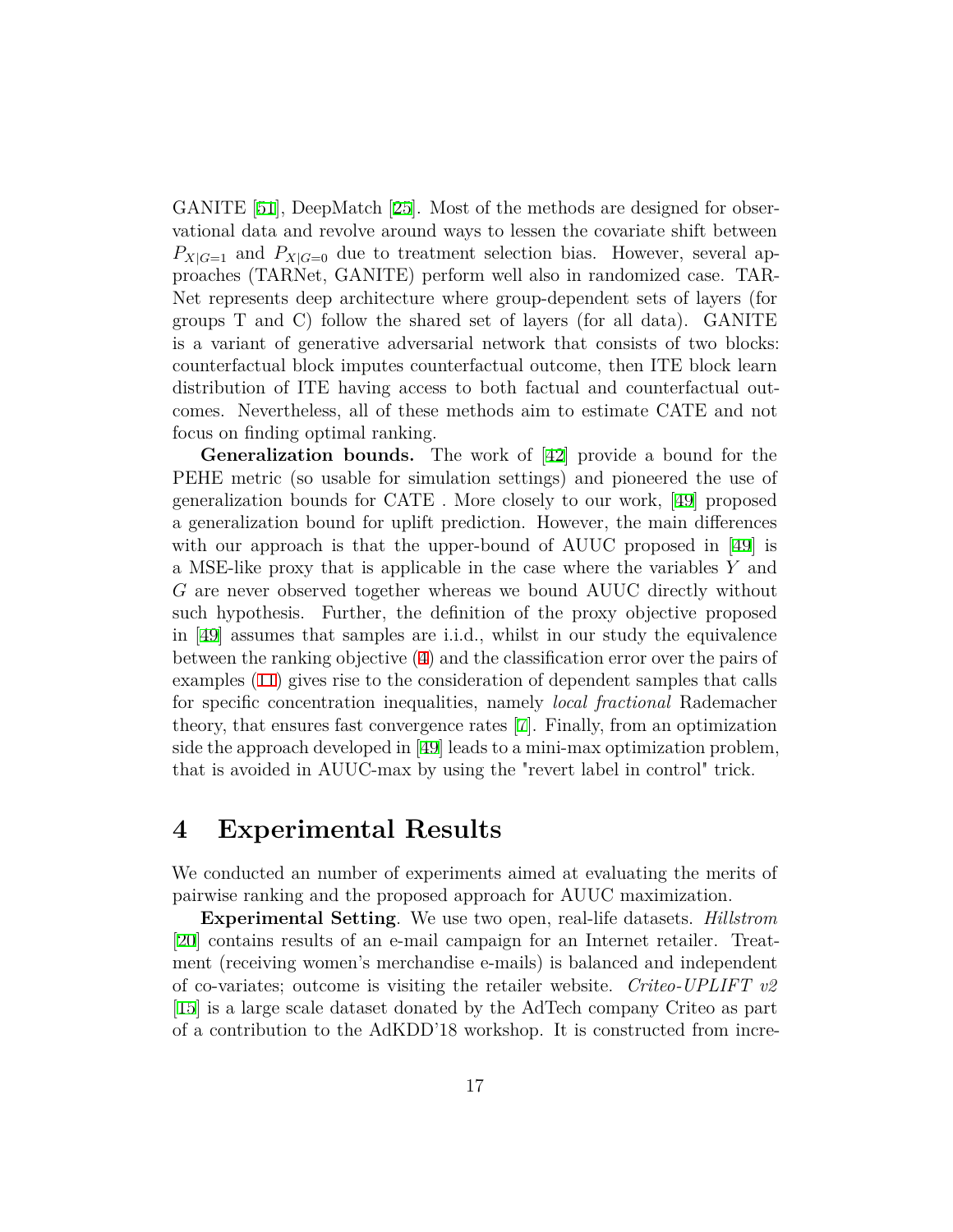mentality A/B tests, a special procedure where a portion of users that could be exposed to advertising banners is prevented to see them. Treatment (seeing ads) is therefore severely unbalanced as it incurs a loss of business to the advertising platform. Note that this dataset is much larger-scale than Hillstrom with 13M samples. We report results for the "visit" outcome which has a very low positive ratio and average uplift compared to Hillstrom. This fact explains the lower AUUC numbers that are observed in the former (Table 1).

| Data set                      |         | Hillstrom Criteo-UPLIFT2 |
|-------------------------------|---------|--------------------------|
| <b>Size</b>                   | 42,693  | 13,979,592               |
| Features                      | 22      | 12                       |
| Group T ratio                 | 0.49905 | 0.85                     |
| Positive class ratio          | 0.12883 | 0.047                    |
| Pos. class ratio in group $T$ | 0.1514  | 0.04854                  |
| Pos. class ratio in group $C$ | 0.10617 | 0.03820                  |
| Average uplift                | 0.04523 | 0.01034                  |

Table 1: Benchmark datasets

To compare algorithms<sup>1</sup> each dataset was split into train  $(70\%)$  and test (30%) sets. Then, 5-fold cross-validation was used on train set for hyperparameters tuning before retraining the best model on the whole train set. Hyperparameters grids for the all algorithms are of similar size and values can be found in appendix B, as well as the details about used prediction models. Finally, algorithms are compared by AUUC on test set, using an empirical Bernstein bound [30] to compute a 95% confidence test set bound on the expectation of AUUC. More details are provided in appendix C.

**Evidence of the generalization problem with pointwise objectives.** We perform the following experiment to highlight the problem of AUUC-generalization with learning models that optimize a pointwise objective. As baseline model, we consider *Class Variable Transformation* (CVT) [23] introduced in Section 2, which is also based on label reverting as our approach, but that optimizes a pointwise log-loss objective, on Hillstrom dataset. Experiments are conducted by varying the regularization parameter L2 of CVT and AUUC-max and computing the correlation, *R*, between the corresponding training loss and test loss (Fig. 3 top) and between the

<sup>1</sup>For research purpose we will release the code.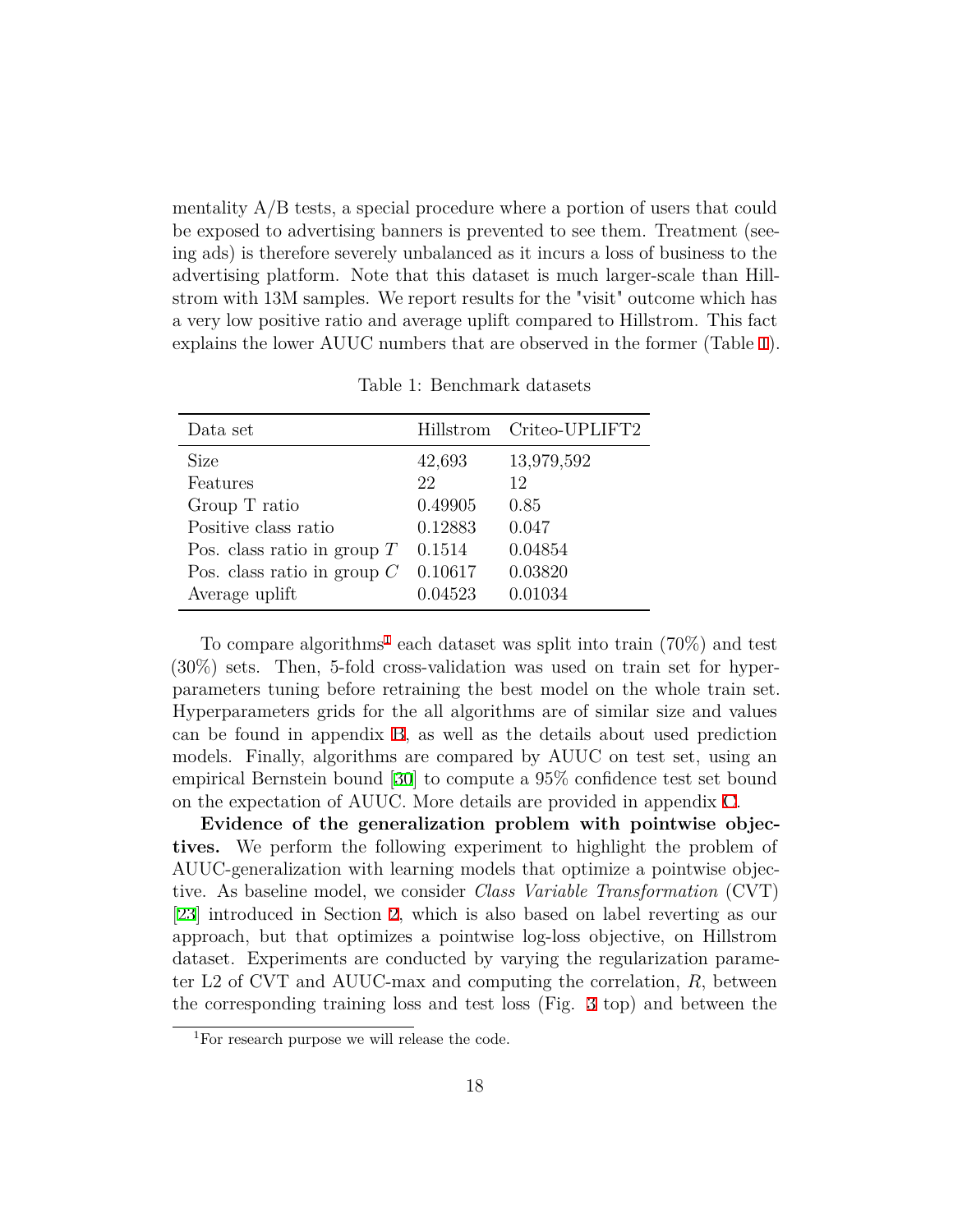training loss and AUUC on the test set (Fig. 3 bottom). Results indicate that *i*) both algorithms generalize in terms of their internal objective (top row) *ii*) CVT training loss does not correlate with test AUUC and many points with a similar train loss give very different test performance (bottom left) *iii*) AUUC-max training loss is mildly correlated to test AUUC and shows better performance across different regularization parameters (bottom right).



Figure 3: AUUC generalization problem with a pointwise objective on the Hillstrom dataset. CVT optimizing pointwise log-loss objective (left), AUUCmax optimizing  $(Eq. 16)$  - right. *R* is the correlation coefficient.

**Tightness of Local Fractional Rademacher bounds.** We also examine the choice of local fractional Rademacher complexity in the generalization bound. For that purpose we compute the generalization error on the *Hillstrom* dataset for different variants of Th. 1: using the local fractional Rademacher concentration inequality on bipartite ranking risk (our proposition, in blue on Fig. 4) or  $[2, 47]$  (in <u>orange</u>) or  $[17]$  (in green). We observe that our bound makes an average error of 0*.*015, which is much tighter than the alternatives. This result illustrates the benefit of a variance based datadependent analysis framework that we propose for AUUC.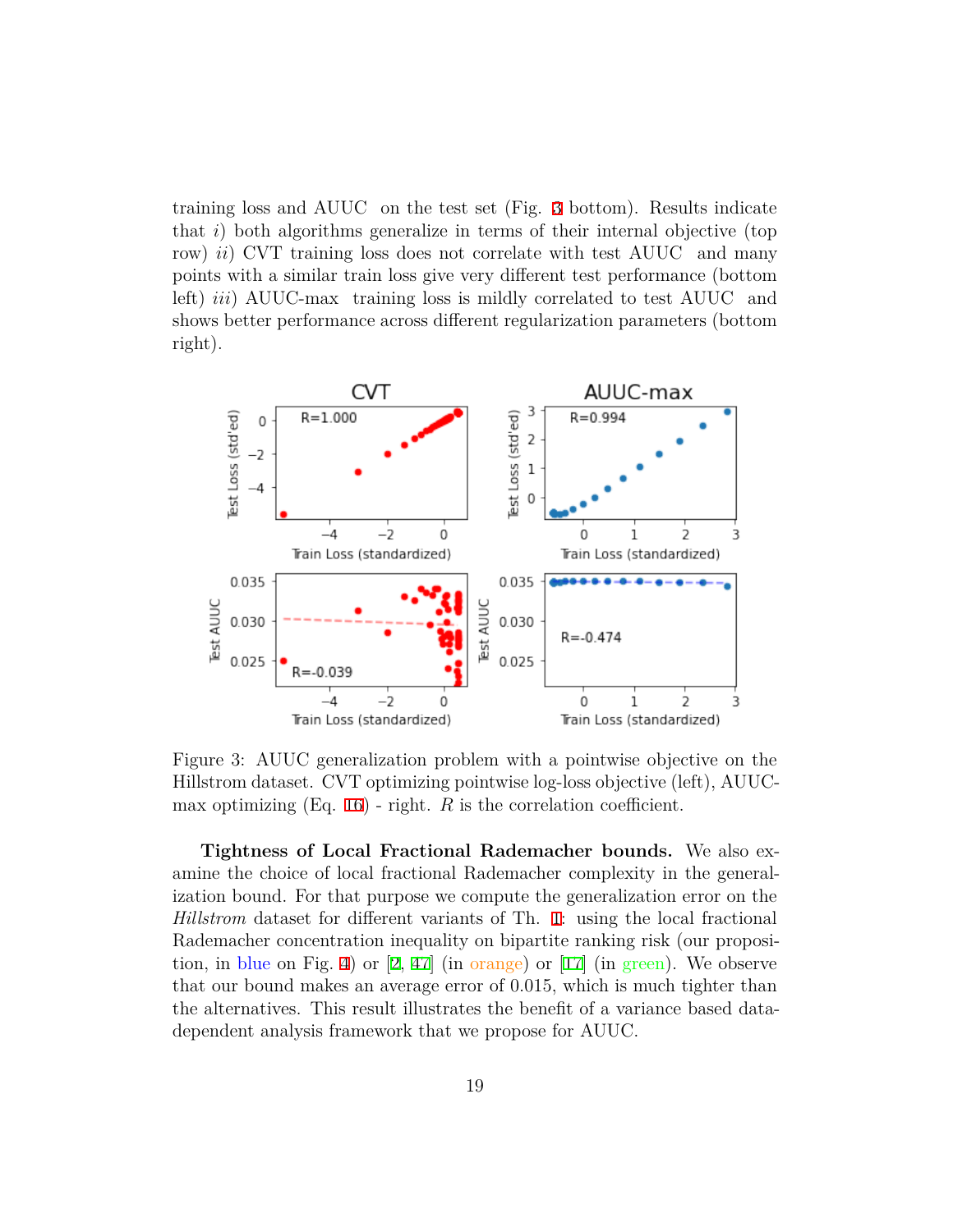

Figure 4: **AUUC bound tightness depending on inner bipartite ranking risk bounding technique** (closer to 0 is better).

**Influence of the constraint on** Λ**.** This term controls the bound tightness and also model regularization in the AUUC-max learning objective. A smaller Λ gives a tighter bound but also a more constrained model, up to some point where it is too constrained to be useful. In practice there is a region where both are near optimal as can be observed for the Hillstrom dataset on Fig. 6 in appendix D.

**Tuning parameters by bound is efficient**. Following [3] we compare our method applied to linear model with hyperparameters chosen by bound (that is original AUUC-max) versus chosen by cross-validation  $(+CV)$ in Table 9 in appendix E. Models tuned by either methods are practically equivalent (up to the 4th digit) whilst the bound method yields computation savings in  $\mathcal{O}(k)$  where k is the number of folds. We observed similar behavior when using deep models.

**AUUC-max is competitive in practice**. Table 2 contains quantitative performance results of AUUC-max and a large selection of competitive baselines on *Hillstrom*. Firstly we remark that, in line with previous studies [15, 13, 27, 23], it is difficult to observe statistically significant results on this task. Nonetheless, small increases in AUUC can lead to important gains in the application [36]. We note that AUUC-max (deep, *slog*) and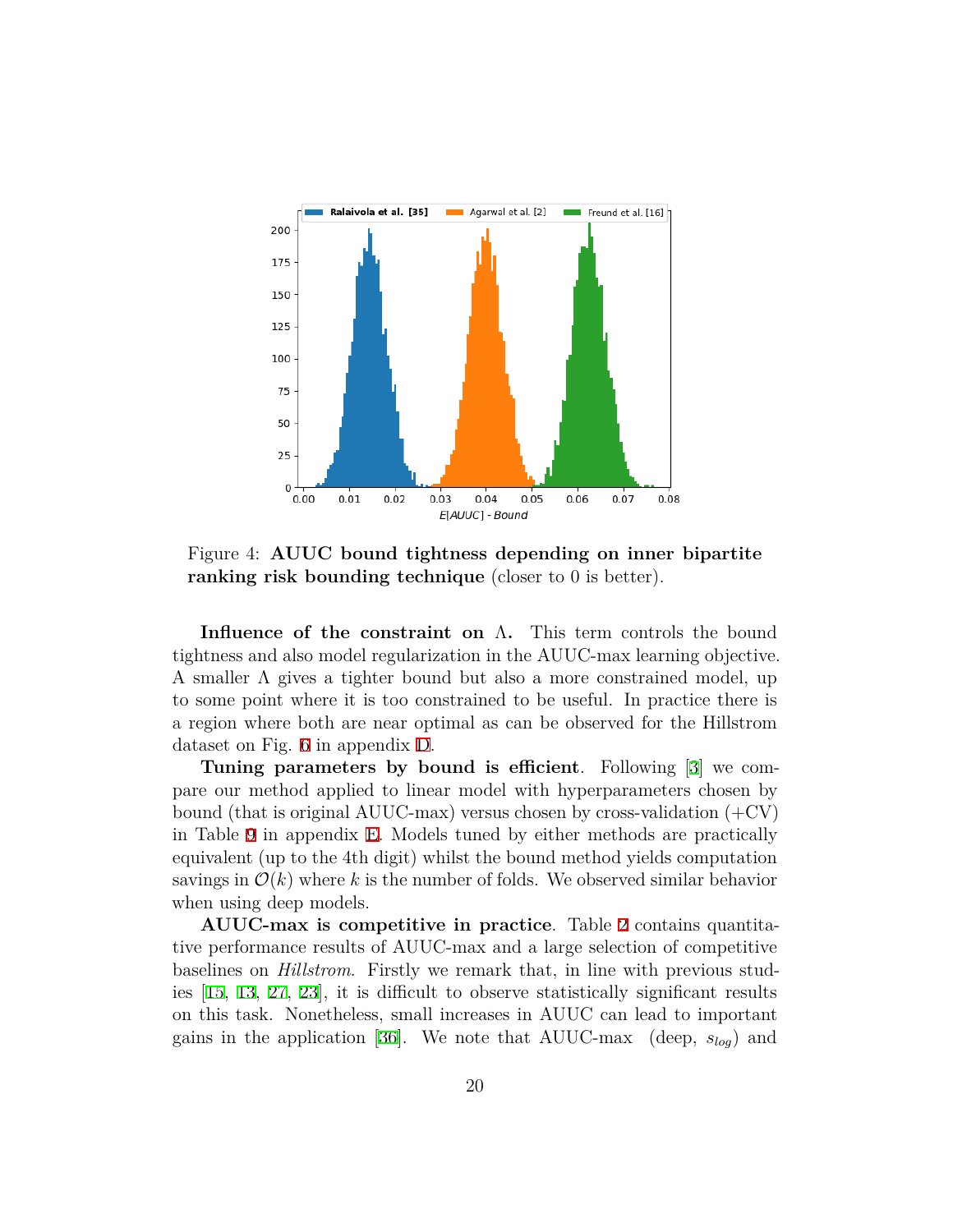AUUC-max (linear, *spoly*) ranks 1st and 3rd respectively, indicating that our method is competitive both in performance and training time, which is in the last column of Table 2 (time is indicated relative to TM).

Additionally, Figure 5 presents uplift curves of the top ranked methods on the first 30% of population on *Hillstrom*. It is often the case in practice that we want to target only a small portion of the population for efficiency or budget constraints. One can see that bipartite ranking-based techniques (AUUC-max and SVM-DP) produce the highest cumulative uplifts on this threshold, which is an additional evidence of usefulness of bipartite ranking methods in Uplift Modeling . Figure of the full uplift curves for all methods are provided in appendix F.

For evaluation on the larger *Criteo-UPLIFT v2* collection we select best performing methods on *Hillstrom* that can be trained reasonably fast. Results in Table 3 show very little variability and we find that no method performing significantly better than another, as on Hillstrom, though AUUCmax (deep, *slog*) ranks 2nd.

## **5 Conclusion and future works**

We propose the first, data-dependent generalization lower bound for the Uplift Modeling metric, AUUC, used in numerous practical cases. Then we derive a robust learning objective that optimizes a derivable surrogate of the AUUC lower bound. Our method alleviates the need of cross-validation for choosing regularization and optimization parameters, as we empirically show.

| Model                          | Train AUUC   Test AUUC |                     | $#$ params | Time                 |
|--------------------------------|------------------------|---------------------|------------|----------------------|
| $TM$ (Eq. 1)                   | .03240                 | $.02860 \pm .00326$ | 46         | 1.00x                |
| $CVT$ (Eq. 2)                  | .03171                 | $.02752 \pm .00324$ | 23         | 0.53x                |
| <b>SVM-DP</b> [27]             | .03273                 | $.02957 \pm .00321$ | 23         | $0.02x$ <sup>†</sup> |
| DDR [8]                        | .03218                 | $.02842 \pm .00325$ | 47         | 1.10x                |
| SDR[8]                         | .03299                 | $.02958 \pm .00327$ | 67         | 2.44x                |
| TARNet [42]                    | .03292                 | $.02863 \pm .00325$ | 34,882     | 11.60x               |
| GANITE <sup>[51]</sup>         | .02563                 | $.02900 \pm .00326$ | 7,045      | 1.12x                |
| AUUC-max (linear, $s_{poly}$ ) | .03239                 | $.02912 \pm .00326$ | 23         | 0.37x                |
| AUUC-max (deep, $s_{log}$ )    | .03246                 | $.02999 \pm .00325$ | 15,469     | 1.34x                |

Table 2: *Hillstrom*: comparison of baselines and AUUC-max. Top-2 results are in bold. *†*: original implementation of algorithm on LIBSVM was used.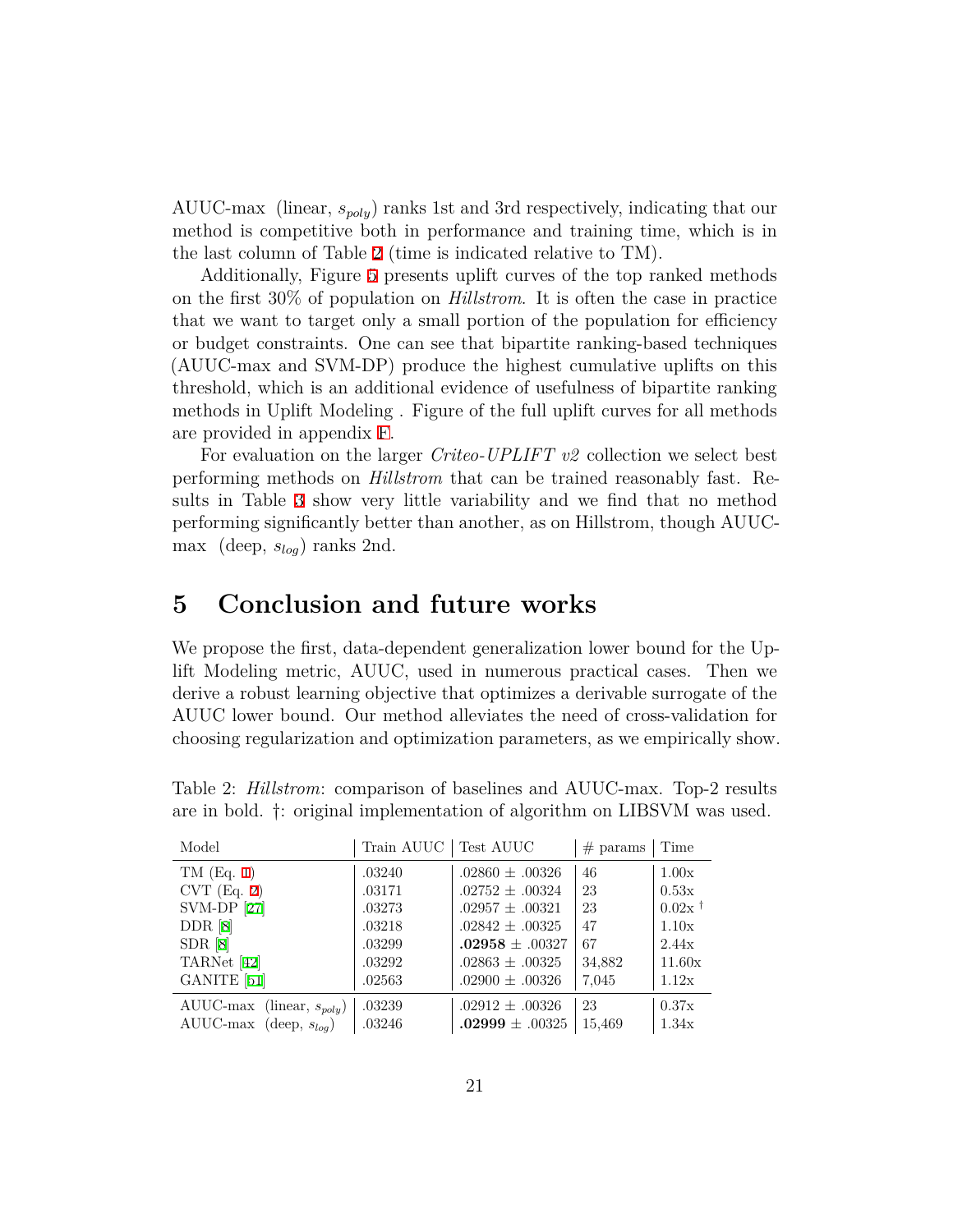

Figure 5: Uplift curves for the first 30% of population on Hillstrom. (higher is better)

Table 3: *Criteo UPLIFT v2*: comparison of baselines and AUUCmax. Top-2 results are in bold.

| Model                          | Train AUUC | Test AUUC           |
|--------------------------------|------------|---------------------|
| $TM$ (Eq. 1)                   | .00925     | $.00922 \pm .00001$ |
| <b>SVM-DP</b> [27]             | .00928     | $.00925 \pm .00002$ |
| DDR [8]                        | .00925     | $.00920 \pm .00001$ |
| SDR[8]                         | .00926     | $.00923 \pm .00001$ |
| AUUC-max (linear, $s_{poly}$ ) | .00925     | $.00921 \pm .00001$ |
| AUUC-max (deep, $s_{log}$ )    | .00927     | $.00924 \pm .00001$ |

As a result we highlight its simplicity and computational benefits. Experiments show that our method is competitive with the most relevant baselines from the literature, all methods being properly and fairly tuned. An exciting area for future works would be to compare Proposition 2 with the novel techniques of bounding  $\mathfrak{R}_{S_g}(\mathcal{F}_r)$  for deep networks [6]. Another promising direction is about to adapt our bound to the other uplift models (e.g. SDR or TARNet). As a final word we expect that thanks to the availability of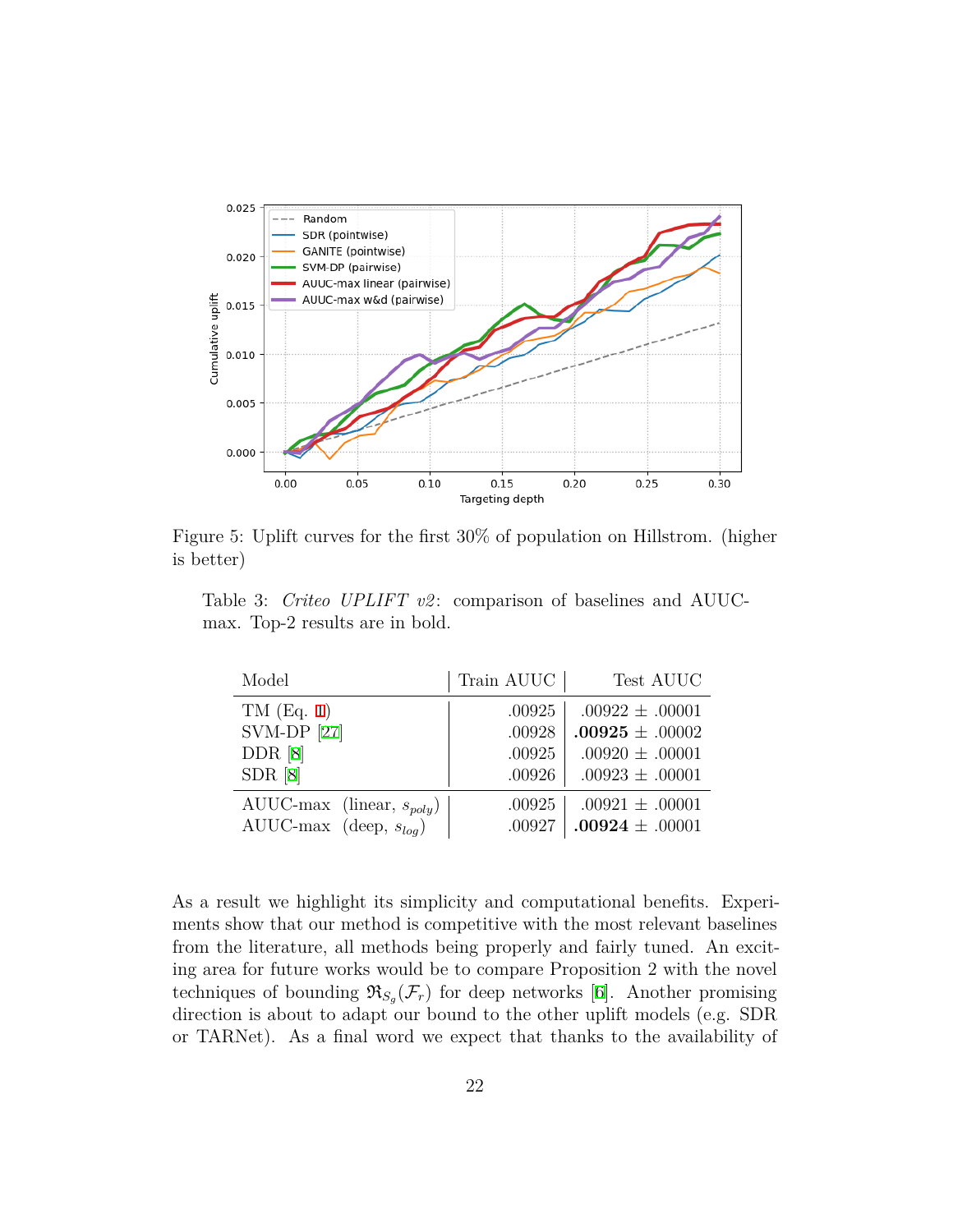a powerful learning objective suited for deep models we could witness much progress in the field in the future, especially as researchers take advantage of recent advances in neural architecture search developed for other models and apply it to Uplift Modeling .

## **References**

- [1] Martín Abadi, Paul Barham, Jianmin Chen, Zhifeng Chen, Andy Davis, Jeffrey Dean, Matthieu Devin, Sanjay Ghemawat, Geoffrey Irving, Michael Isard, et al. Tensorflow: A system for large-scale machine learning. In *Symposium on Operating Systems Design and Implementation*, pages 265–283, 2016.
- [2] Shivani Agarwal, Thore Graepel, Ralf Herbrich, Sariel Har-Peled, and Dan Roth. Generalization bounds for the area under the roc curve. *Journal of Machine Learning Research*, 6(Apr):393–425, 2005.
- [3] Amiran Ambroladze, Emilio Parrado-Hernández, and John S Shawetaylor. Tighter pac-bayes bounds. In *Advances in neural information processing systems*, pages 9–16, 2007.
- [4] Susan Athey and Guido W Imbens. Machine learning methods for estimating heterogeneous causal effects. *stat*, 1050(5), 2015.
- [5] Susan Athey and Stefan Wager. Estimating treatment effects with causal forests: An application. *arXiv preprint arXiv:1902.07409*, 2019.
- [6] Andrew R Barron and Jason M Klusowski. Complexity, statistical risk, and metric entropy of deep nets using total path variation. *arXiv preprint arXiv:1902.00800*, 2019.
- [7] Peter L. Bartlett, Olivier Bousquet, and Shahar Mendelson. Local rademacher complexities. *Annals of Statistics*, 33(4):1497–1537, 2005.
- [8] Artem Betlei, Eustache Diemert, and Massih-Reza Amini. Uplift prediction with dependent feature representation in imbalanced treatment and control conditions. In *International Conference on Neural Information Processing*, pages 47–57, 2018.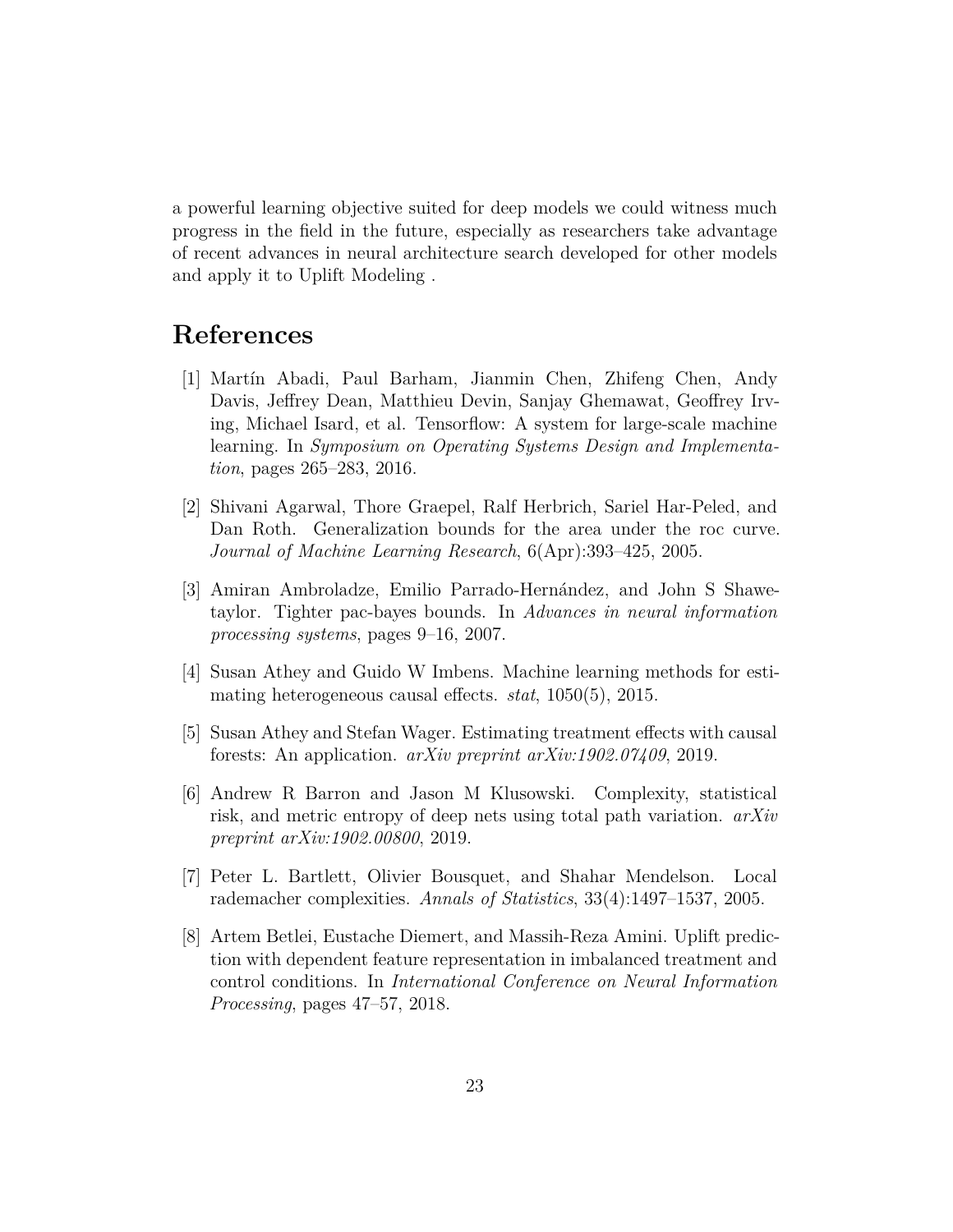- [9] Ioana Bica, Ahmed M. Alaa, James Jordon, and Mihaela van der Schaar. Estimating counterfactual treatment outcomes over time through adversarially balanced representations. In *International Conference on Learning Representations*, 2020.
- [10] Christopher JC Burges. From ranknet to lambdarank to lambdamart: An overview. *Learning*, 11(23-581):81, 2010.
- [11] Heng-Tze Cheng, Levent Koc, Jeremiah Harmsen, Tal Shaked, Tushar Chandra, Hrishi Aradhye, Glen Anderson, Greg Corrado, Wei Chai, Mustafa Ispir, et al. Wide & deep learning for recommender systems. In *Proceedings of the 1st workshop on deep learning for recommender systems*, pages 7–10, 2016.
- [12] Corinna Cortes and Mehryar Mohri. Auc optimization vs. error rate minimization. In *Advances in neural information processing systems*, pages 313–320, 2004.
- [13] Floris Devriendt, Tias Guns, and Wouter Verbeke. Learning to rank for uplift modeling. *arXiv preprint arXiv:2002.05897*, 2020.
- [14] Floris Devriendt, Darie Moldovan, and Wouter Verbeke. A literature survey and experimental evaluation of the state-of-the-art in uplift modeling: A stepping stone toward the development of prescriptive analytics. *Big data*, 6(1):13–41, 2018.
- [15] Eustache Diemert, Artem Betlei, Christophe Renaudin, and Massih-Reza Amini. A large scale benchmark for uplift modeling. In *Proceedings of the AdKDD and TargetAd Workshop, KDD, London,United Kingdom, August, 20, 2018*. ACM, 2018.
- [16] Carlos Fernandez, Foster Provost, Jesse Anderton, Benjamin Carterette, and Praveen Chandar. Methods for individual treatment assignment: An application and comparison for playlist generation. *arXiv preprint arXiv:2004.11532*, 2020.
- [17] Yoav Freund, Raj Iyer, Robert E Schapire, and Yoram Singer. An efficient boosting algorithm for combining preferences. *Journal of machine learning research*, 4(Nov):933–969, 2003.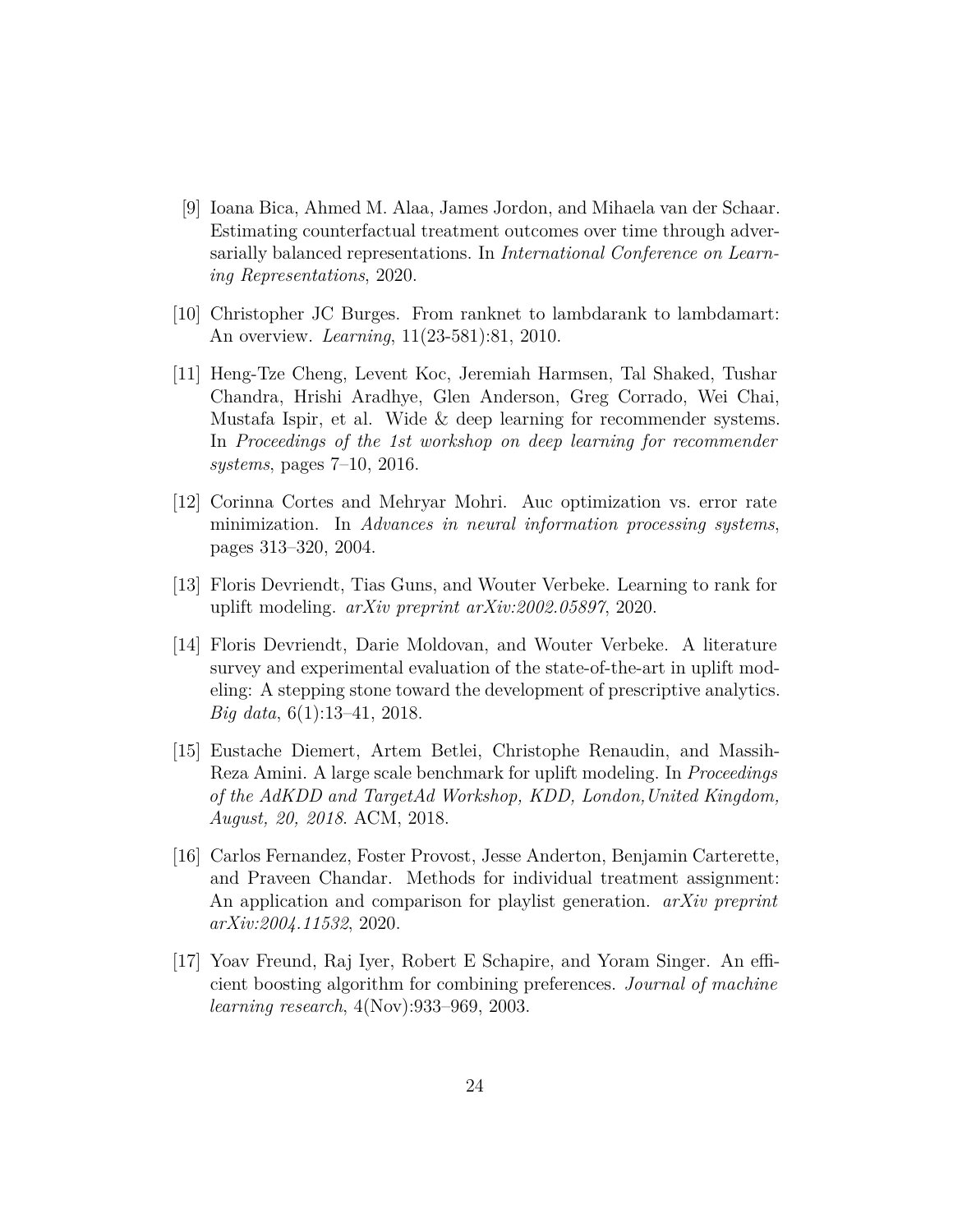- [18] Leo Guelman, Montserrat Guillén, and Ana María Pérez Marín. Optimal personalized treatment rules for marketing interventions: A review of methods, a new proposal, and an insurance case study. *UB Riskcenter Working Paper Series, 2014/06*, 2014.
- [19] Behram Hansotia and Brad Rukstales. Incremental value modeling. *Journal of Interactive Marketing*, 16(3):35, 2002.
- [20] Kevin Hillstrom. The MineThatData e-mail analytics and data mining challenge. [http://www.minethatdata.com/Kevin\\_Hillstrom\\_](http://www.minethatdata.com/Kevin_Hillstrom_MineThatData_E-MailAnalytics_DataMiningChallenge_2008.03.20.csv) MineThatData E-MailAnalytics DataMiningChallenge 2008.03. [20.csv](http://www.minethatdata.com/Kevin_Hillstrom_MineThatData_E-MailAnalytics_DataMiningChallenge_2008.03.20.csv), March 2008.
- [21] Kosuke Imai, Marc Ratkovic, et al. Estimating treatment effect heterogeneity in randomized program evaluation. *The Annals of Applied Statistics*, 7(1):443–470, 2013.
- [22] S. Janson. Large deviations for sums of partly dependent random variables. *Random Structures and Algorithms*, 24(3):234–248, 2004.
- [23] Maciej Jaskowski and Szymon Jaroszewicz. Uplift modeling for clinical trial data. *ICML Workshop on Clinical Data Analysis*, 2012.
- [24] Fredrik Johansson, Uri Shalit, and David Sontag. Learning representations for counterfactual inference. In *International conference on machine learning*, pages 3020–3029, 2016.
- [25] Nathan Kallus. Deepmatch: Balancing deep covariate representations for causal inference using adversarial training. In *International Conference on Machine Learning*, pages 5067–5077, 2020.
- [26] Sören R Künzel, Jasjeet S Sekhon, Peter J Bickel, and Bin Yu. Metalearners for estimating heterogeneous treatment effects using machine learning. *Proceedings of the national academy of sciences*, 116(10):4156– 4165, 2019.
- [27] Finn Kuusisto, Vitor Santos Costa, Houssam Nassif, Elizabeth Burnside, David Page, and Jude Shavlik. Support vector machines for differential prediction. In *Joint European Conference on Machine Learning and Knowledge Discovery in Databases*, pages 50–65. Springer, 2014.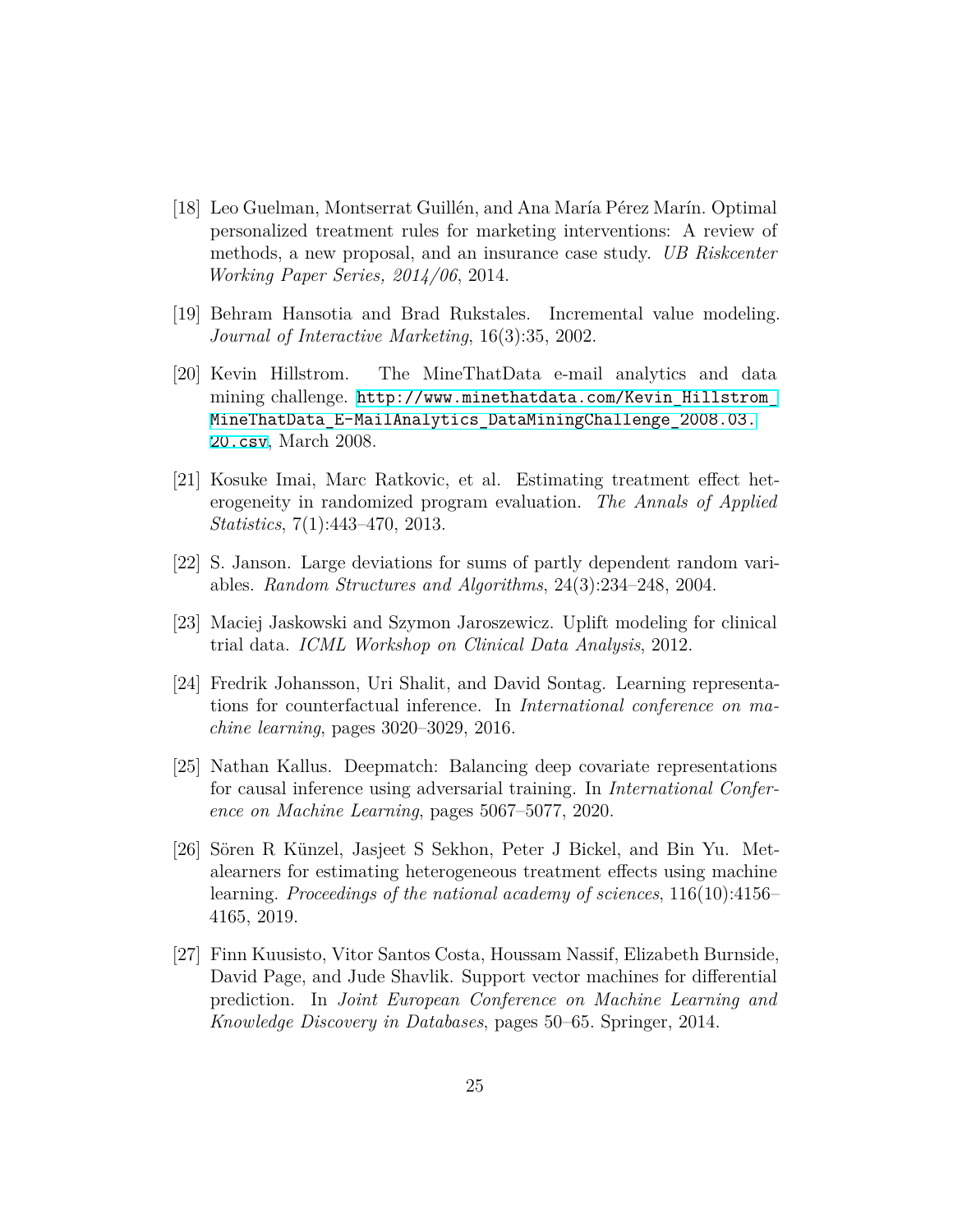- [28] John Langford. Tutorial on practical prediction theory for classification. *Journal of machine learning research*, 6(Mar):273–306, 2005.
- [29] Christos Louizos, Uri Shalit, Joris M Mooij, David Sontag, Richard Zemel, and Max Welling. Causal effect inference with deep latentvariable models. In *Advances in Neural Information Processing Systems*, pages 6446–6456, 2017.
- [30] Andreas Maurer and Massimiliano Pontil. Empirical bernstein bounds and sample variance penalization. In *Conference on Learning Theory (COLT)*, 2009.
- [31] Mehryar Mohri, Afshin Rostamizadeh, and Ameet Talwalkar. *Foundations of machine learning*. MIT press, 2018.
- [32] Xinkun Nie and Stefan Wager. Quasi-oracle estimation of heterogeneous treatment effects. *Biometrika*, 2020.
- [33] Thomas Peel, Sandrine Anthoine, and Liva Ralaivola. Empirical bernstein inequalities for u-statistics. In *Neural Information Processing Systems (NIPS)*, number 23, pages 1903–1911, 2010.
- [34] Nicholas J Radcliffe. Using control groups to target on predicted lift: Building and assessing uplift model. *Direct Marketing Analytics Journal*, 1(3):14–21, 2007.
- [35] Nicholas J Radcliffe and Patrick D Surry. Differential response analysis: Modeling true response by isolating the effect of a single action. *Credit Scoring and Credit Control VI. Edinburgh, Scotland*, 1999.
- [36] Nicholas J Radcliffe and Patrick D Surry. Real-world uplift modelling with significance-based uplift trees. *White Paper TR-2011-1, Stochastic Solutions*, 2011.
- [37] Liva Ralaivola and Massih-Reza Amini. Entropy-based concentration inequalities for dependent variables. In *International Conference on Machine Learning*, pages 2436–2444, 2015.
- [38] Peter M Robinson. Root-n-consistent semiparametric regression. *Econometrica: Journal of the Econometric Society*, pages 931–954, 1988.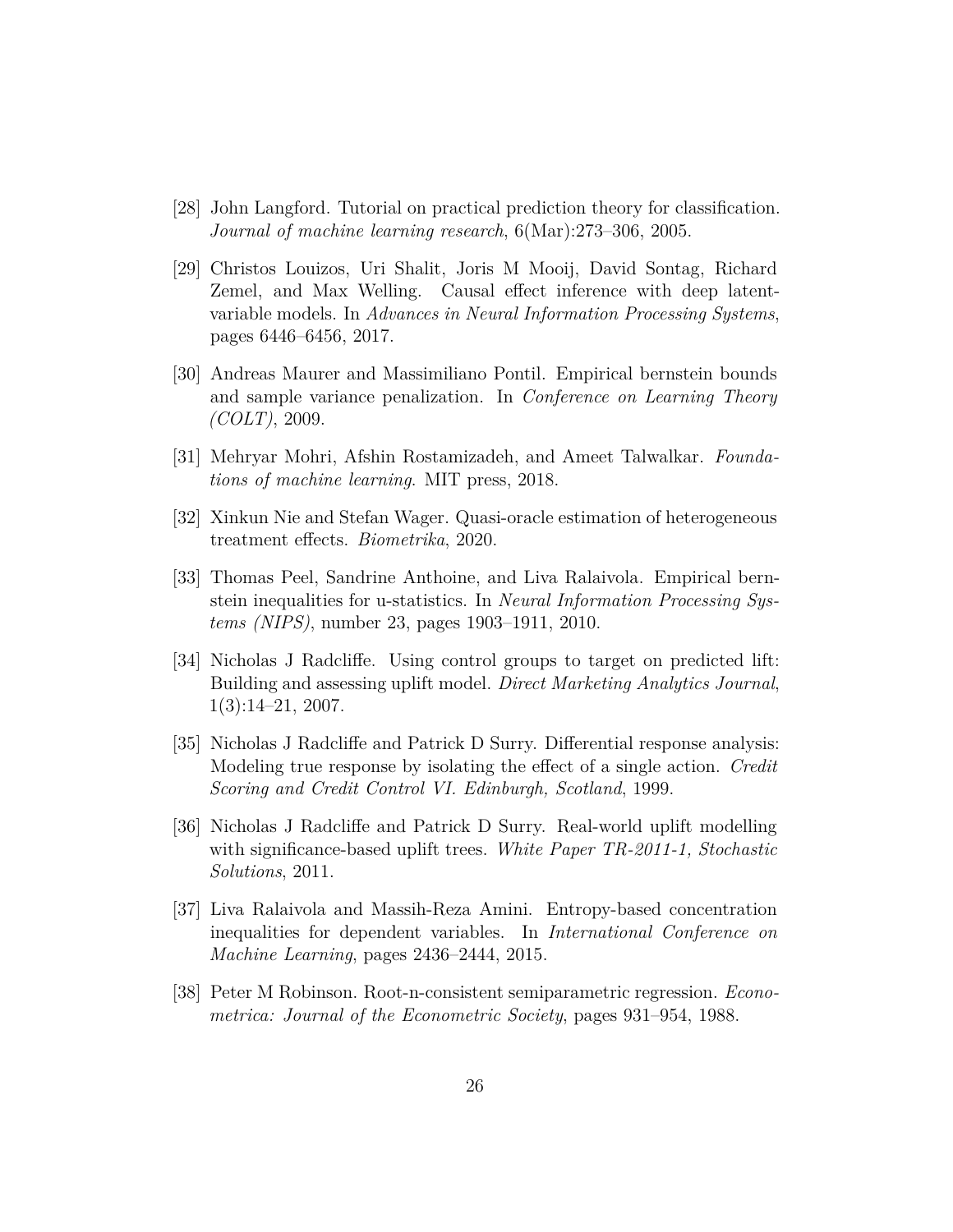- [39] Piotr Rzepakowski and Szymon Jaroszewicz. Decision trees for uplift modeling. In *2010 IEEE International Conference on Data Mining*, pages 441–450. IEEE, 2010.
- [40] Piotr Rzepakowski and Szymon Jaroszewicz. Decision trees for uplift modeling with single and multiple treatments. *Knowledge and Information Systems*, 32(2):303–327, 2012.
- [41] Jasjeet S Sekhon. The neyman-rubin model of causal inference and estimation via matching methods. *The Oxford handbook of political methodology*, 2:1–32, 2008.
- [42] Uri Shalit, Fredrik D Johansson, and David Sontag. Estimating individual treatment effect: generalization bounds and algorithms. In *Proceedings of the 34th International Conference on Machine Learning-Volume 70*, pages 3076–3085. JMLR. org, 2017.
- [43] Szymon Sołtys Michałand Jaroszewicz and Piotr Rzepakowski. Ensemble methods for uplift modeling. *Data Mining and Knowledge Discovery*, 29(6):1531–1559, 2015.
- [44] Nitish Srivastava, Geoffrey Hinton, Alex Krizhevsky, Ilya Sutskever, and Ruslan Salakhutdinov. Dropout: a simple way to prevent neural networks from overfitting. *The journal of machine learning research*, 15(1):1929–1958, 2014.
- [45] Patrick D Surry and Nicholas J Radcliffe. Quality measures for uplift models. [http://www.stochasticsolutions.com/pdf/kdd2011late.](http://www.stochasticsolutions.com/pdf/kdd2011late.pdf) [pdf](http://www.stochasticsolutions.com/pdf/kdd2011late.pdf), 2011.
- [46] Stéphane Tufféry. *Data mining and statistics for decision making*. John Wiley & Sons, 2011.
- [47] Nicolas Usunier, Massih Amini, and Patrick Gallinari. A data-dependent generalisation error bound for the AUC. In *ICML'05 workshop on ROC Analysis in Machine Learning*, page 8, Bonn, Germany, August 2005.
- [48] Nicolas Usunier, Massih R Amini, and Patrick Gallinari. Generalization error bounds for classifiers trained with interdependent data. In *Advances in neural information processing systems*, pages 1369–1376, 2006.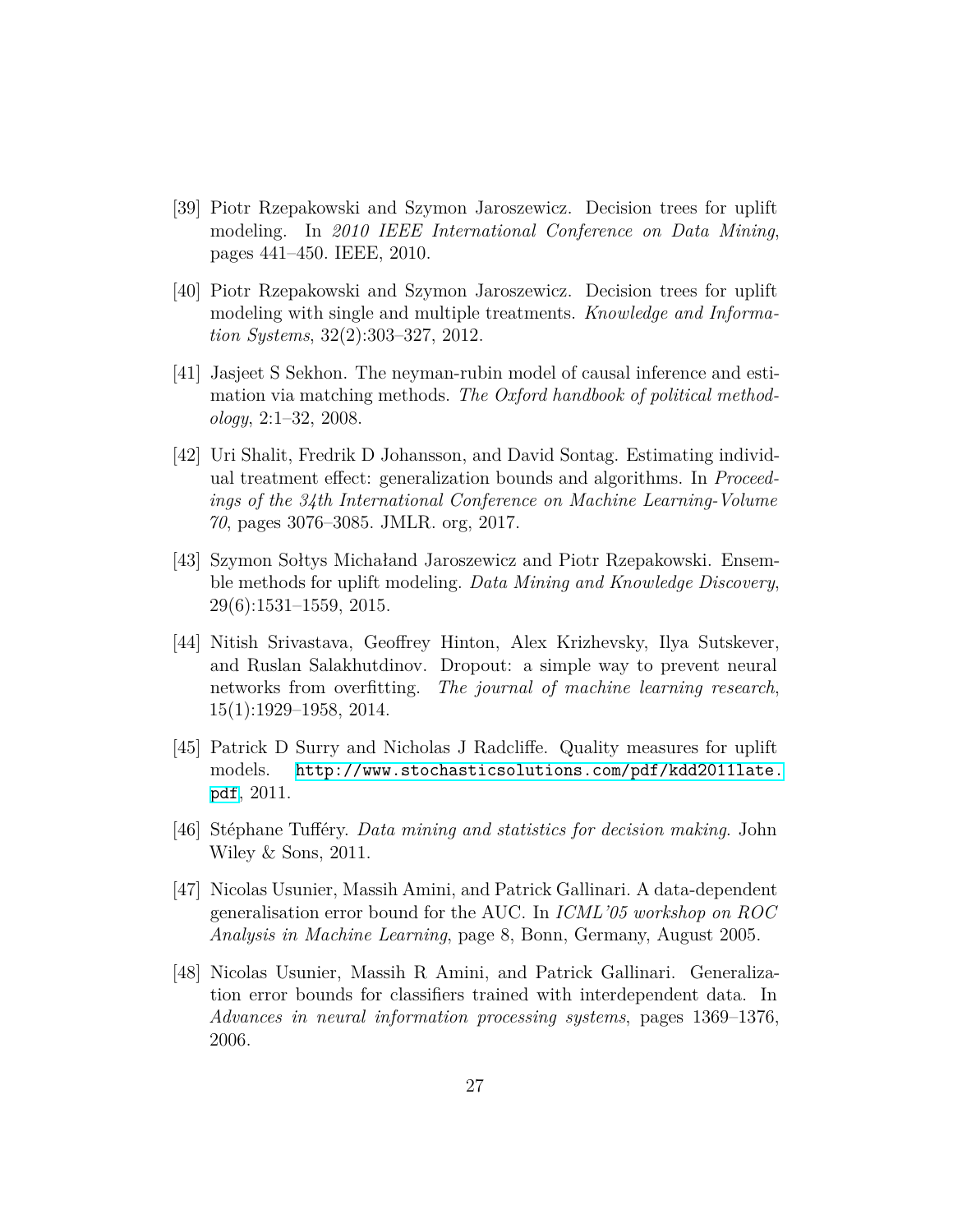- [49] Ikko Yamane, Florian Yger, Jamal Atif, and Masashi Sugiyama. Uplift modeling from separate labels. In *Advances in Neural Information Processing Systems*, pages 9927–9937, 2018.
- [50] Lian Yan, Robert H Dodier, Michael Mozer, and Richard H Wolniewicz. Optimizing classifier performance via an approximation to the wilcoxonmann-whitney statistic. In *Proceedings of the 20th International Conference on Machine Learning (ICML-03)*, pages 848–855, 2003.
- [51] Jinsung Yoon, James Jordon, and Mihaela van der Schaar. Ganite: Estimation of individualized treatment effects using generative adversarial nets. In *International Conference on Learning Representations*, 2018.
- [52] Weijia Zhang, Jiuyong Li, and Lin Liu. A unified survey on treatment effect heterogeneity modeling and uplift modeling. *arXiv preprint arXiv:2007.12769*, 2020.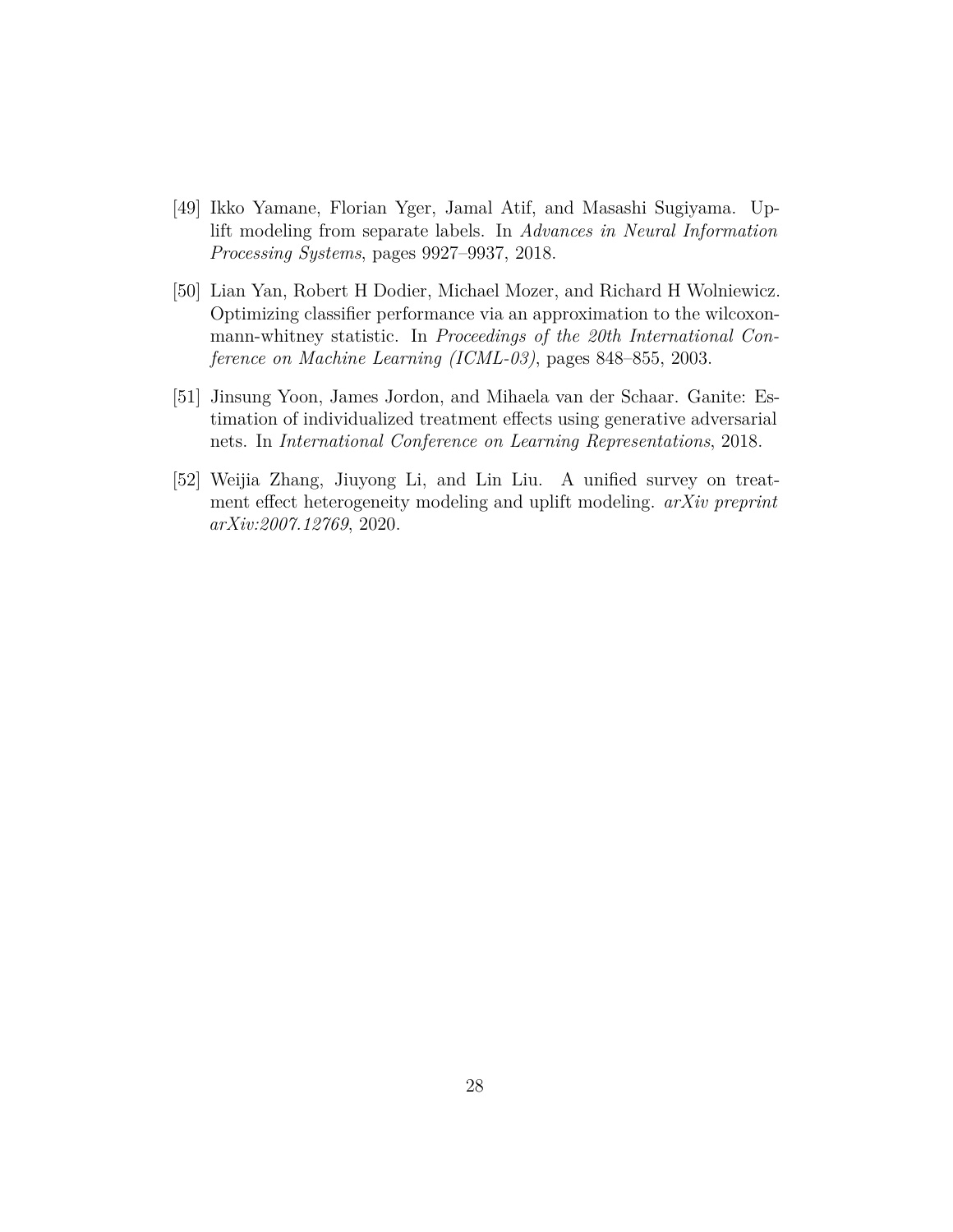## **A Bounding variance of** *f*

Let us remind function *f* from Proposition 2:

$$
f(\phi(\mathbf{x})) = w^{\top} \phi(\mathbf{x}), \text{ where } ||w|| \leq \Lambda, ||\phi(\mathbf{x})|| \leq R.
$$

We need to proof that  $\mathbb{V}(f) \leq r = \Lambda^2 R^2$ .

*Proof.* Firstly we use Cauchy-Schwartz inequality for  $f(\phi(\mathbf{x}))$ :

$$
|w^{\top} \phi(\mathbf{x})| \le ||w|| \cdot ||\phi(\mathbf{x})|| \le \Lambda R,
$$

so now  $-\Lambda R \leq w^{\top} \phi(\mathbf{x}) \leq \Lambda R$ .

We apply then Popoviciu inequality on variances:

$$
\mathbb{V}(f(\phi(\mathbf{x}))) = \mathbb{V}(w^{\top}\phi(\mathbf{x})) \le \frac{(\Lambda R + \Lambda R)^2}{4} = (\Lambda R)^2 = r.
$$

 $\Box$ 

## **B Experimental Setup details**

**Implementation details.** Technically we implemented all surrogate losses and methods (except SVM-DP for which we used original [code](https://ftp.cs.wisc.edu/machine-learning/shavlik-group/kuusisto.ecml14.svmuplcode.zip) implemented on LIBSVM codebase) in Tensorflow framework [1]. For the optimization, Adam algorithm was used with step decay to update the learning rate.

**Prediction models.** For the TM, CVT, DDR and SDR methods we applied logistic regression as a prediction model. As was reported on TARNet paper, feed-forward neural network with fully-connected exponential-linear layers was used. For the deep model of AUUC-max we used feed-forward neural network with Wide & Deep architecture [11] which is focused on training linear model and deep neural network jointly in order to profit simultaneously from memorization and generalization.

**Hyperparameters.** For SVM-DP we found best parameter C on the range [1e-3,1e-2,1e-1,1e0,1e1,1e2,1e3]. For the other algorithms we applied random search through 50 and 30 parameters combinations for Hillstrom and Criteo-UPLIFT v2 respectively, grids of the hyperparameters for the datasets are provided in Tables 4,5,6 and Tables 7,8 respectively.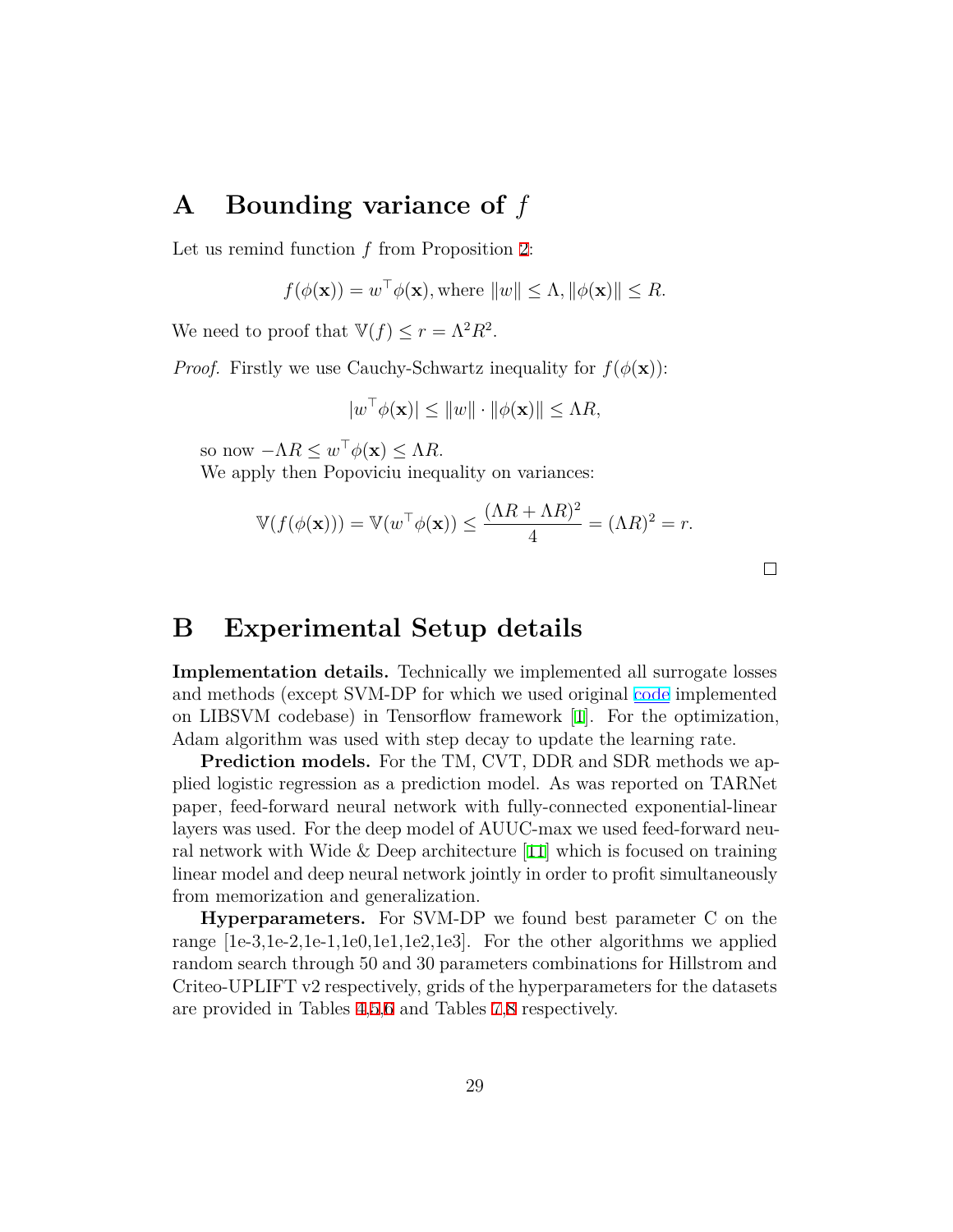Table 4: Hyperparameters grid for TM, CVT, DDR and SDR on Hillstrom data

| Parameter       | TM & CVT & DDR & SDR                                     |
|-----------------|----------------------------------------------------------|
| batch size      | [128, 512, 1024]                                         |
| learning rate   | $[1e-5, 5e-5, 1e-4, 5e-4, 1e-3, 5e-3, 1e-2, 5e-2, 1e-1]$ |
| $l_2$ reg. term | $[0,1e-6,1e-5,1e-4,1e-3,1e-2]$                           |

**Generalization problem with AUUC proxies experiment (Fig. 3).** The regularization parameter is L2 for both CVT and AUUC-max ; values are 30 equally spaced points between [0*,* 1]. The dataset used is Hillstrom. We experienced similar behavior with other baselines such as TM.

**Evaluation of the generalization bound (Fig. 4).** To assess the tightness of our bound, we depict the distribution of the differences between the true AUUC (=  $\mathbb{E}[AUC]$ ) and the lower bound computed on the Hillstrom dataset. For that purpose, we learn an AUUC-max model and record the train and test AUUCs. E[*AUUC*] is estimated from the upper bound of an Empirical Bernstein inequality [30] on the test sets obtained from 3,500 random train/test splits, giving a precision greater or equal than *.*001 with probability *> .*99. The distribution of the generalization error modeled by the bound is then simply the difference between train and test AUUCs.

**Surrogates.** For the polynomial surrogate *spoly* for AUUC-max we used additional hyperparameters  $\mu$  and  $p$  on the ranges of [0.1,0.3,0.5,0.7,1] and [2,3] respectively, according to the recomendations of [50]. We report the best performing surrogates in Tables 2 and 3.

**Hardware information.** All experiments were run on a Linux machine with 32 CPUs (Intel(R) Xeon(R) Gold 6134 CPU  $@$  3.20GHz), with 2 threads per core, and 120Gb of RAM, with parallelising across 16 CPUs.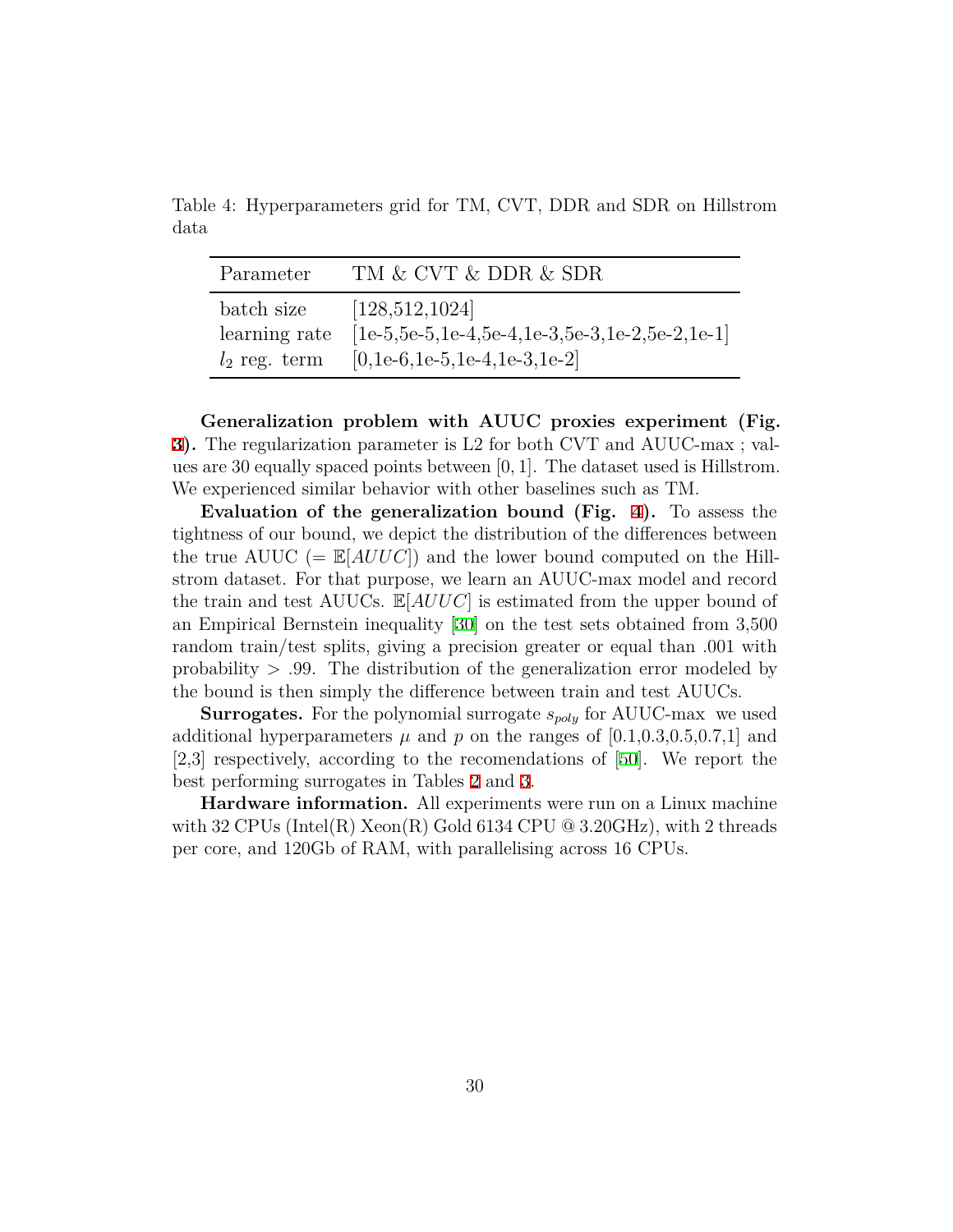Table 5: Hyperparameters grids for TARNet and GANITE on Hillstrom data

| Parameter       | TARNet                           | Parameter     | <b>GANITE</b>        |
|-----------------|----------------------------------|---------------|----------------------|
| batch size      | [128, 512, 1024]                 | batch size    | [128, 512, 1024]     |
| learning rate   | $[1e-5, 5e-5, 1e-4, 5e-4, 1e-3]$ | learning rate | $[1e-5, 1e-4, 1e-3]$ |
| $l_2$ reg. term | $[0,1e-6,1e-5,1e-4,1e-3,1e-2]$   | $#$ epochs    | [50, 100, 500]       |
| $#$ layers      | [2, 3, 4]                        | $\alpha$      | [1, 10, 100, 1000]   |
| $#$ neurons     | [32, 64, 128]                    | h dim         | [50, 100, 500]       |

Table 6: Hyperparameters grids for AUUC-max on Hillstrom data

| Parameter       | AUUC-max (linear)                                   | $AUUC$ -max $(deep)$                                |
|-----------------|-----------------------------------------------------|-----------------------------------------------------|
| batch size      | [256, 512, 1024]                                    | [128, 256, 512, 1024]                               |
| learning rate   | $[1e-5, 5e-5, 1e-4, 5e-4, 1e-3, 5e-3, 1e-2]$        | $[1e-5, 5e-5, 1e-4, 5e-4, 1e-3, 5e-3, 1e-2]$        |
| Λ               | $[1e-2, 5e-2, 1e-1, 5e-1, 1e0, 5e0, 1e1, 5e1, 1e2]$ | $[1e-2, 5e-2, 1e-1, 5e-1, 1e0, 5e0, 1e1, 5e1, 1e2]$ |
| $l_2$ reg. term | $\overline{a}$                                      | $[0, 1e-5, 1e-3]$                                   |
| $#$ layers      |                                                     | [2, 3, 4]                                           |
| $#$ neurons     | $\qquad \qquad -$                                   | [32, 64, 128]                                       |

Table 7: Hyperparameters grid for baselines on Criteo-UPLIFT v2 data

| Parameter                   | TM & DDR & SDR                                                               |
|-----------------------------|------------------------------------------------------------------------------|
| batch size<br>learning rate | [128, 512, 1024]<br>$[1e-5, 5e-5, 1e-4, 5e-4, 1e-3, 5e-3, 1e-2, 5e-2, 1e-1]$ |
| $l_2$ reg. term             | $[0,1e-6,1e-5,1e-4,1e-3,1e-2]$                                               |

## **C Test set bound**

We derived test set bound on AUUC in order to get tight confidence intervals using only one train/test split. As a building block we used the test set bound for U-statistic [33] which is based on empirical Bernstein bound [30], then we constructed a union bound similarly to the our main result in Th. 1. With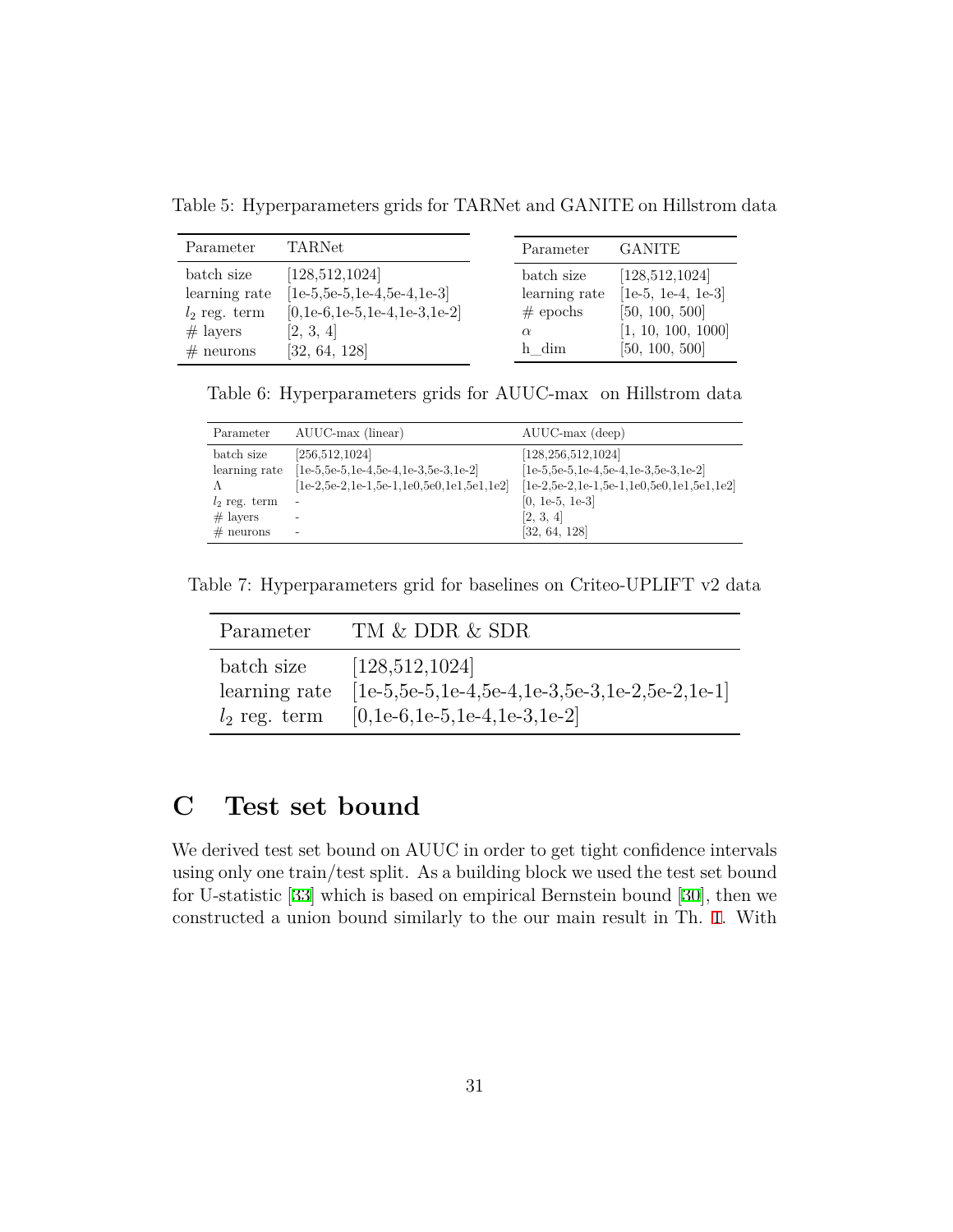Table 8: Hyperparameters grids for AUUC-max on Criteo-UPLIFT v2 data

| Parameter       | AUUC-max (linear)                            | $\mathrm{AUUC\text{-}max}$ (deep)           |
|-----------------|----------------------------------------------|---------------------------------------------|
| batch size      | [512, 1024, 2048]                            | [512, 1024, 2048]                           |
| learning rate   | $[1e-5, 5e-5, 1e-4, 5e-4, 1e-3, 5e-3, 1e-2]$ | [1e-5,5e-5,1e-4,5e-4,1e-3,5e-3,1e-2]        |
|                 | 1e-2,5e-2,1e-1,5e-1,1e0,5e0,1e1,5e1,1e2      | $[1e-2,5e-2,1e-1,5e-1,1e0,5e0,1e1,5e1,1e2]$ |
| $l_2$ reg. term | $\overline{\phantom{0}}$                     | $[0, 1e-5, 1e-3]$                           |
| $#$ layers      |                                              | [2, 3, 4]                                   |
| $#$ neurons     | $\overline{\phantom{a}}$                     | [32, 64, 128]                               |

probability at least  $(1 - \delta)$ :

$$
AUUC(f) \leq \widehat{AUUC}(f, S_{test}^T, S_{test}^C)
$$
  
+  $\lambda_T \left( \sqrt{\frac{4\hat{\Sigma}^2 (S_{test}^T) \log \frac{8}{\delta}}{n_T}} + \frac{10}{n_T} \log \frac{8}{\delta} \right)$   
+  $\lambda_C \left( \sqrt{\frac{4\hat{\Sigma}^2 (S_{test}^C) \log \frac{8}{\delta}}{n_C}} + \frac{10}{n_C} \log \frac{8}{\delta} \right),$ 

where  $\hat{\Sigma}^2(S_{test}^T)$  is empirical variance of ranking loss for the treatment subset of test set, similarly for the control subset.

- **D Influence of** Λ
- **E Effectiveness of AUUC-max for hyperparameters tuning**
- **F Uplift curves on Hillstrom**
- **G Comparison of AUUC-max with PCG**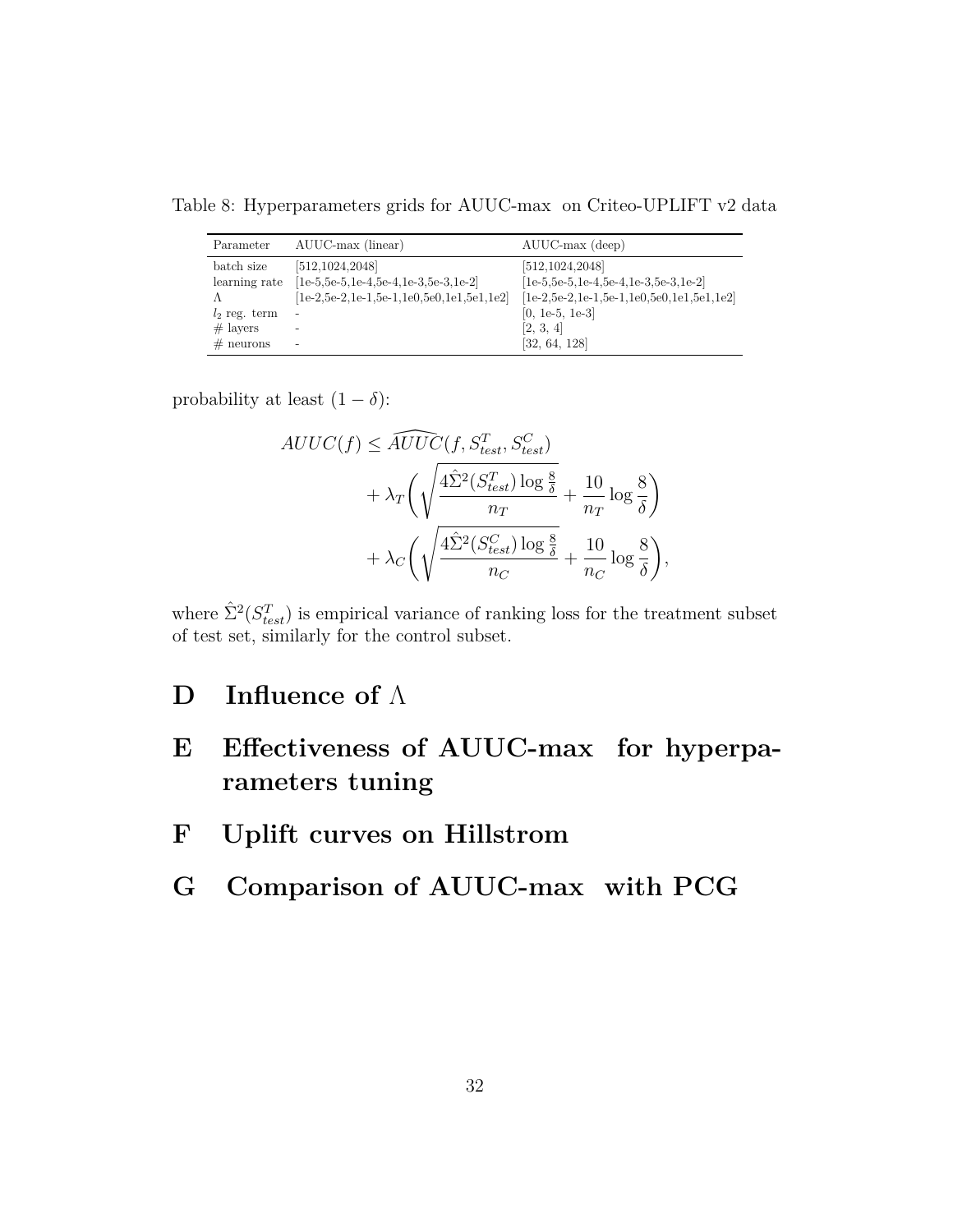

Figure 6: Influence of Λ on bound tightness and AUUC-max model performance.

Table 9: *Hillstrom*: comparison of different parameter tuning techniques for AUUC-max. Training time is indicated relative to the AUUC-max (linear,  $s_{log}$ ) + CV

| Model                               | $\,$ Train AUUC $\,$ Test AUUC $\,$ |                             | Time |
|-------------------------------------|-------------------------------------|-----------------------------|------|
| AUUC-max (linear, $s_{log}$ )       | .03230                              | .02878 $\pm$ .00325   0.27x |      |
| AUUC-max (linear, $s_{log}$ ) + CV  | .03235                              | .02918 $\pm$ .00326   1.00x |      |
| AUUC-max (linear, $s_{poly}$ )      | .03239                              | .02912 $\pm$ .00326   0.22x |      |
| AUUC-max (linear, $s_{poly}$ ) + CV | .03240                              | .02934 $\pm$ .00326   0.94x |      |